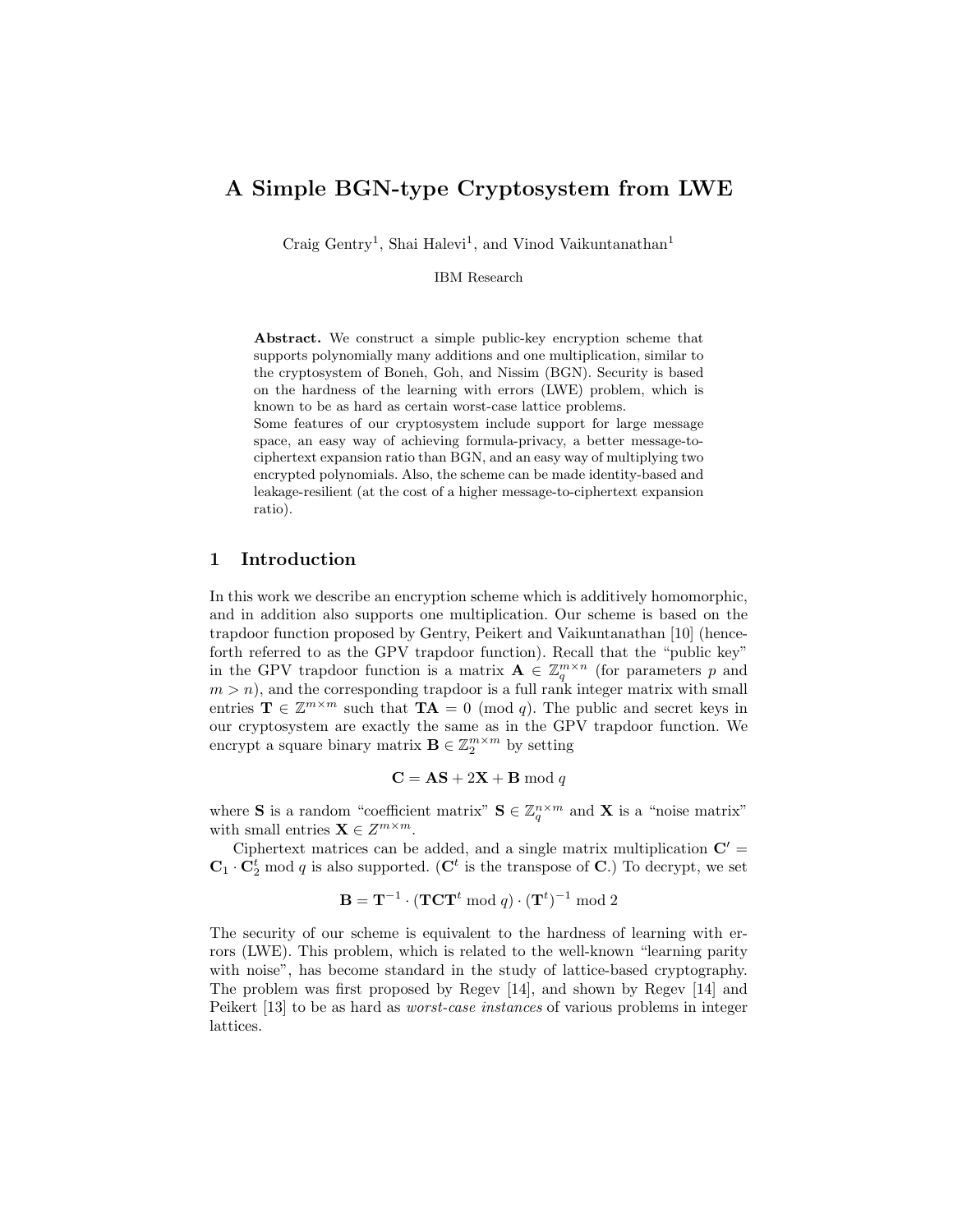### 1.1 An Abridged History of Homomorphic Encryption

Encryption schemes that support operations on encrypted data (aka homomorphic encryption) are very useful for secure computation. Many public-key cryptosystems supports either addition or multiplication of encrypted data, but obtaining both at the same time seems harder.

It is known that computing arbitrary functions on encrypted data can be implemented, e.g., using Yao's "garbled circuit" technique [16, 12], but the size of the ciphertext and complexity of decryption grow at least linearly with the number of gates in the circuit being computed. Also, Sander, Young and Yung [15] described a technique that permits evaluation of arbitrary circuits, but the ciphertext size grows exponentially with the circuit depth. Both of these methods can be implemented using only "general hardness assumptions" (e.g., the existence of two-flow Oblivious-Transfer protocols etc.)

Boneh, Goh, and Nissim described a cryptosystem that permitted arbitrary number of additions and one multiplication, without growing the ciphertext size [5]. Below we refer to this scheme as the BGN cryptosystem. Security of the BGN cryptosystem is based on the subgroup-membership problem in compositeorder groups that admit bilinear maps. This cryptosystem immediately implies an efficient protocol for evaluating 2DNF formula (or more generally bilinear forms). Boneh et al. also described applications of the BGN cryptosystem to improving the efficiency of private information retrieval schemes (PIR) and for a voting protocol.

More recently, Aguilar Melchor, Gaborit, and Herranz described in [2] a "template" for converting additively homomorphic encryption into a cryptosystem that permits both additions and multiplications. They show how to use this template to combine the BGN cryptosystem with the cryptosystem of Kawachi et al. [11], thus obtaining a cryptosystem that supports two multiplications and arbitrary additions, based on the hardness of both the subgroup membership problem and the unique-shortest vector problem in lattices. They also show how to use this template with the cryptosystem of Aguilar Melchor et al. [1] in order to obtain unlimited multiplication depth, where the ciphertext size grows exponentially with the multiplication depth but additions are supported without increasing the size. (Security of this last realization is based on a relatively unstudied hardness assumption, called the "Differential Knapsack Vector Problem.")

Very recently, Gentry described a fully homomorphic cryptosystem [9], supporting polynomially many additions and multiplications without increasing the ciphertext size, with security based on the hardness of finding short vectors in ideal lattices [8].

#### 1.2 Our Contributions

Even given the great advances in homomorphic encryption over the last year, our scheme still offers some advantages over prior schemes in the literature. Below we list some of these advantages, mostly in comparison to the BGN cryptosystem.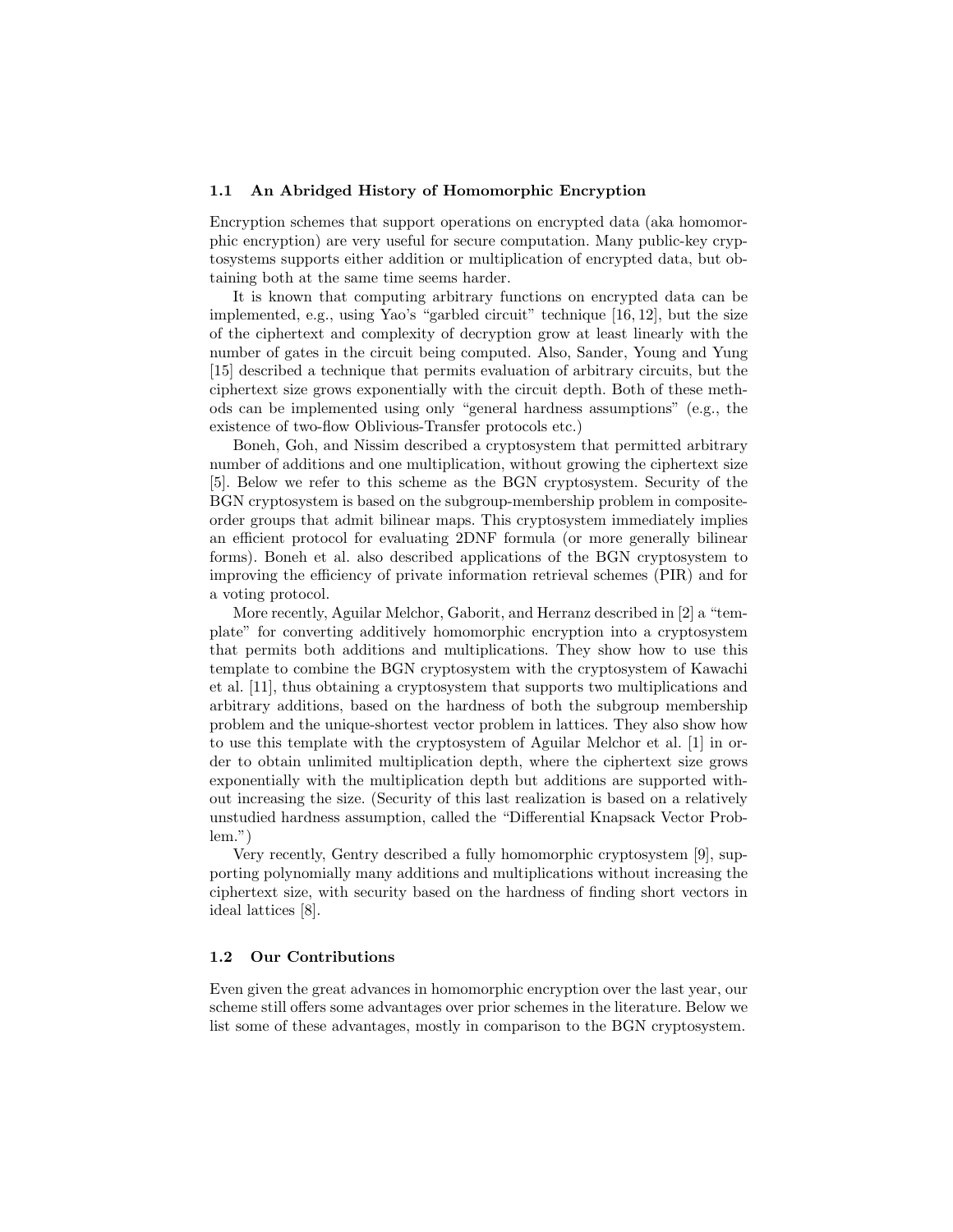Perhaps the main difference between our scheme and previous work is the underlying hardness assumption. In particular, ours is the first reported cryptosystem based on LWE that has more than just additive homomorphism. Also, our scheme is very efficient: it can encrypt a matrix of  $m^2$  elements in time  $\tilde{O}(m^3)$ , and decryption takes comparable time.

One important difference between our scheme and the BGN cryptosystem is that the BGN cryptosystem can only encrypt messages from a small space (since on decryption one only recovers a group element  $g^m$ , and then need to search for the message  $m$ ). In our scheme, we can replace the binary matrices by matrices over  $\mathbb{Z}_p$  for any p, as long as the ciphertext is defined over  $\mathbb{Z}_q$ where  $q$  is sufficiently larger than  $p$ . A related advantage is that by choosing a large modulus p, our scheme can be made to have ciphertext expansion of  $O(1)$ (whereas the BGN cryptosystem expands  $O(\log n)$  bits of plaintext to  $O(n)$ ) ciphertext bits.)<sup>1</sup>

We also note that the modulus  $p$  that defines the message space in our scheme can be chosen dynamically by the encryptor: the same public/secret key pair can be used to encrypt/decrypt messages modulo many different fields (or rings). Our scheme also support ciphertext blinding (a given ciphertext is converted into a random ciphertext that encrypts the same thing), and also the stronger property of modular blinding: Given a ciphertext that encrypts a matrix  $\mathbf{B} \in \mathbb{Z}_p^{m \times n}$ , and given some divisor  $p'$  of  $p$ , we can produce a random ciphertext that encrypts **B** mod p'. For example, if the original plaintext matrix had numbers in  $\mathbb{Z}_{2^n}$ , we can blind the ciphertext so as to erase all but the least-significant bits of the entries in B.

One consequence of the (standard) blinding property and the flexibility of choosing the message space is that our system provide a very simple procedure for formula-private secure computation. Namely, it is very easy to compute a 2DNF formulas (or a general bilinear form) on ciphertexts, while at the same time hiding from the holder of the secret key everything about the formula itself (other than the result of applying it on the given inputs).

Finally, our scheme inherits much of the flexibility that comes with LWEbased cryptosystems. In particular, it can be made identity-based (in the randomoracle model) using the construction of Gentry et al. [10], and it can be made leakage resilient using a recent result of Dodis et al. [6]. Both of these applications follow from the observation that the "dual Regev cryptosystem" from [10] can be described as a special case of our cryptosystem.

Relation to the AMGH transformation. It turns out that our cryptosystem fits "right out of the box" in the template of Aguilar Melchor et al. [2]. Their transformation apply to any additively homomorphic cryptosystem for which you can embed the ciphertexts back into the plaintext space while maintaining the

 $^{\rm 1}$  To achieve such bandwidth efficient encryption, an application would have to encode its input as a matrix. Although this can always be done, it is not clear that such encoding will maintain the semantics of multiplication that the application needs. See some examples of this point in Section 5.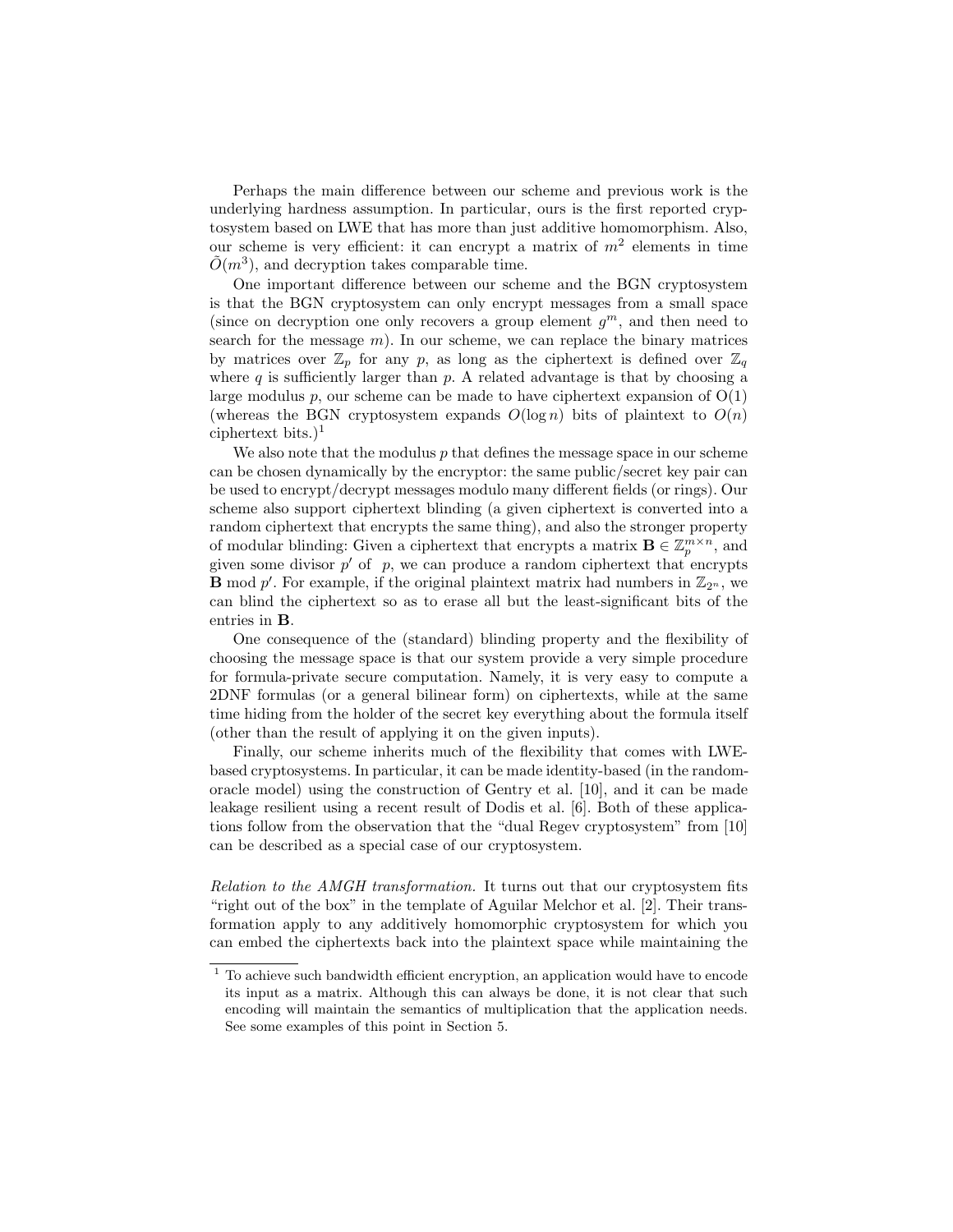semantics of addition, which is easy in our case. See the appendix for a brief description of their transformation and how it applies to our cryptosystem.

Combining our cryptosystem with the AMGH transformation yields a homomorphic encryption scheme for circuits of logarithmic multiplication depth (with arbitrary additions), whose security is based on the hardness of LWE.<sup>2</sup> We point out that even in this context, using our native multiplication operation will be advantageous, since it does not increase the ciphertext size (or the decryption time). Thus we can get either one more multiplication level for a given complexity bound, or a more efficient scheme for the same circuit depth.

Applications. Clearly, our scheme can be used as a drop-in replacement in the applications to voting and PIR that were discussed in the paper of Boneh et al. [5]. In addition, since out scheme encrypts matrices natively, it is a good match for applications that can benefit from batching, or when efficient linear algebra is important. Some examples of batching include applications that need to multiply polynomials (whose coefficients are to be encoded in the entries of the plaintext matrix) or large integers (whose bit representation is to be encoded in the entries of the plaintext matrix). In Section 5.3 we describe how these can be encoded in a matrix so that a single multiplication of  $m \times m$  matrices can be used to multiply two degree- $(m-1)$  polynomials (or two m-bit integers), so that the result does not leak anything about the inputs other than their product.

### 2 Preliminaries

*Notations.* We denote scalars by lower-case letters  $(a, b, \ldots)$ , vectors by lowercase bold letters  $(a, b, \ldots)$ , and matrices by upper-case bold letters  $(A, B, \ldots)$ . We denote the Euclidean norm of a vector  $\bf{v}$  by  $\|\bf{v}\|$ , and the largest entry in a vector or a matrix is denoted  $\|\mathbf{v}\|_{\infty}$  or  $\|\mathbf{M}\|_{\infty}$ , respectively. We consider the operation (a mod q) as mapping the integer a into the interval  $(-q/2, +q/2]$ .

### 2.1 Learning with errors (LWE)

The LWE problem was introduced by Regev [14] as a generalization of "learning parity with noise". For positive integers n and  $q \geq 2$ , a vector  $s \in \mathbb{Z}_q^n$ , and a probability distribution  $\chi$  on  $\mathbb{Z}_q$ , let  $A_{s,\chi}$  be the distribution obtained by choosing a vector  $\mathbf{a} \in \mathbb{Z}_q^n$  uniformly at random and a noise term  $x \leftarrow \chi$ , and outputting  $(\mathbf{a}, \langle \mathbf{a}, \mathbf{s} \rangle + x) \in \mathbb{Z}_q^n \times \mathbb{Z}_q$ .

**Definition 1 (LWE).** For an integer  $q = q(n)$  and an error distribution  $\chi =$  $\chi(n)$  over  $\mathbb{Z}_q$ , the learning with errors problem LWE<sub>n,m,q, $\chi$ </sub> is defined as follows:

<sup>2</sup> We comment that the AMGH transformation appears to be inherently "non private", in that the holder of the secret key can deduce the multiplication structure of the circuit that was used to generate a given ciphertext. This can be addressed using generic techniques such as Yao's garbled circuits.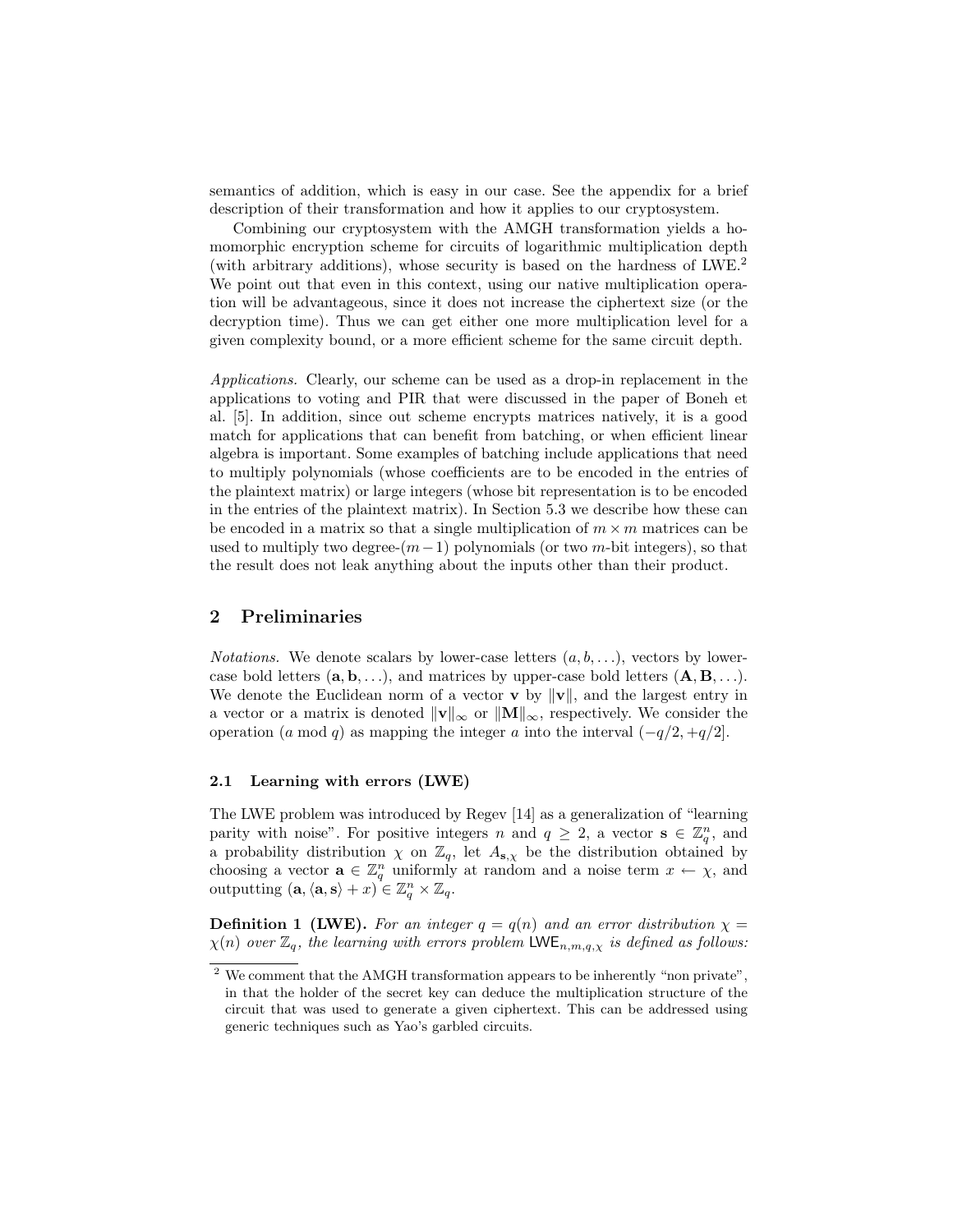Given m independent samples from  $A_{s,x}$  (for some  $s \in \mathbb{Z}_q^n$ ), output s with noticeable probability.

The decision variant of the LWE problem, denoted distLWE<sub>n,m,q, $\chi$ , is to dis-</sub> tinguish (with non-negligible advantage) m samples chosen according to  $A_{s,x}$  (for uniformly random  $\mathbf{s} \in_R \mathbb{Z}_q^n$ , from m samples chosen according to the uniform distribution over  $\mathbb{Z}_q^n \times \mathbb{Z}_q$ .

For cryptographic applications we are primarily interested in the decision problem distLWE. Regev [14] showed that for a prime modulus q, distLWE can be reduced to worst-case LWE, with a loss of up to a  $q \cdot \text{poly}(n)$  factor in the parameter m.

At times, we find it convenient to describe the LWE problem  $LWE_{n,m,q,\chi}$  using a compact matrix notation: given  $(A, As + x)$  where  $A \leftarrow \mathbb{Z}_q^{m \times n}$  is uniformly random,  $\mathbf{s} \leftarrow \mathbb{Z}_q^n$  is the LWE secret, and  $\mathbf{x} \leftarrow \chi^m$ , find s. We also use similar matrix notation for the decision version distLWE.

Gaussian error distributions  $\overline{\Psi}_{\beta}$ . We are primarily interested in the LWE and distLWE problems where the error distribution  $\chi$  over  $\mathbb{Z}_q$  is derived from a Gaussian. For any  $\beta > 0$ , the density function of a Gaussian distribution over the reals is give by  $D_{\beta}(x) = 1/\beta \cdot \exp(-\pi (x/\beta)^2)$ . For an integer  $q \ge 2$ , define  $\overline{\Psi}_{\beta}(q)$ to be the distribution on  $\mathbb{Z}_q$  obtained by drawing  $y \leftarrow D_\beta$  and outputting  $[q \cdot y]$ (mod q). We write  $\mathsf{LWE}_{n,m,q,\beta}$  as an abbreviation for  $\mathsf{LWE}_{n,m,q,\overline{\Psi}_{\beta}(q)}$ .

Here we state some basic facts about Gaussians (tailored to the error distribution  $\Psi_{\beta}$ ); see, e.g. [7]. (In what follows overwhelming probability means probability  $1 - \delta$  for  $\delta$  which is negligible in n.)

**Fact 1** Let  $\beta > 0$  and  $q \in \mathbb{Z}$ , and let the vector **x** be chosen as  $\mathbf{x} \leftarrow \overline{\Psi}_{\beta}(q)^n$ . Also let  $\mathbf{y} \in \mathbb{Z}^n$  be an arbitrary vector and let  $g = \omega(\sqrt{\log n})$ . Then with overwhelming probability  $|\langle \mathbf{x}, \mathbf{y} \rangle| \leq \beta q \cdot g \cdot ||\mathbf{y}||$ .

**Fact 2** Let  $y \in \mathbb{R}$  be arbitrary. The statistical distance between the distributions  $\overline{\Psi}_{\beta}$  and  $\overline{\Psi}_{\beta} + y$  is at most  $|y|/(\beta q)$ .

Evidence for the hardness of  $LWE_{n,m,q,\beta}$  follows from results of Regev [14], who gave a *quantum* reduction from approximating certain problems on  $n$ dimensional lattices in the worst case to within  $O(n/\beta)$  factors to solving LWE<sub>n,m,q, $\beta$ </sub> for any desired  $m = \text{poly}(n)$ , when  $\beta \cdot q \geq 2\sqrt{n}$ . Recently, Peikert [13] also gave a related classical reduction for some other problems with similar parameters.

### 2.2 Trapdoor sampling

The basis of our encryption scheme is a trapdoor sampling algorithm first constructed by Ajtai [3], and later improved by Alwen and Peikert [4]. The trapdoor sampling procedure generates an (almost) uniformly random matrix  $\mathbf{A} \in \mathbb{Z}_q^{m \times n}$ , together with a matrix  $\mathbf{T} \in \mathbb{Z}^{m \times m}$  such that (a)  $\mathbf{T} \cdot \mathbf{A} = 0 \pmod{q}$ , (b)  $\mathbf{T}$  is invertible, and (c) the entries of **T** are small (say, of size  $O(n \log q)$ ).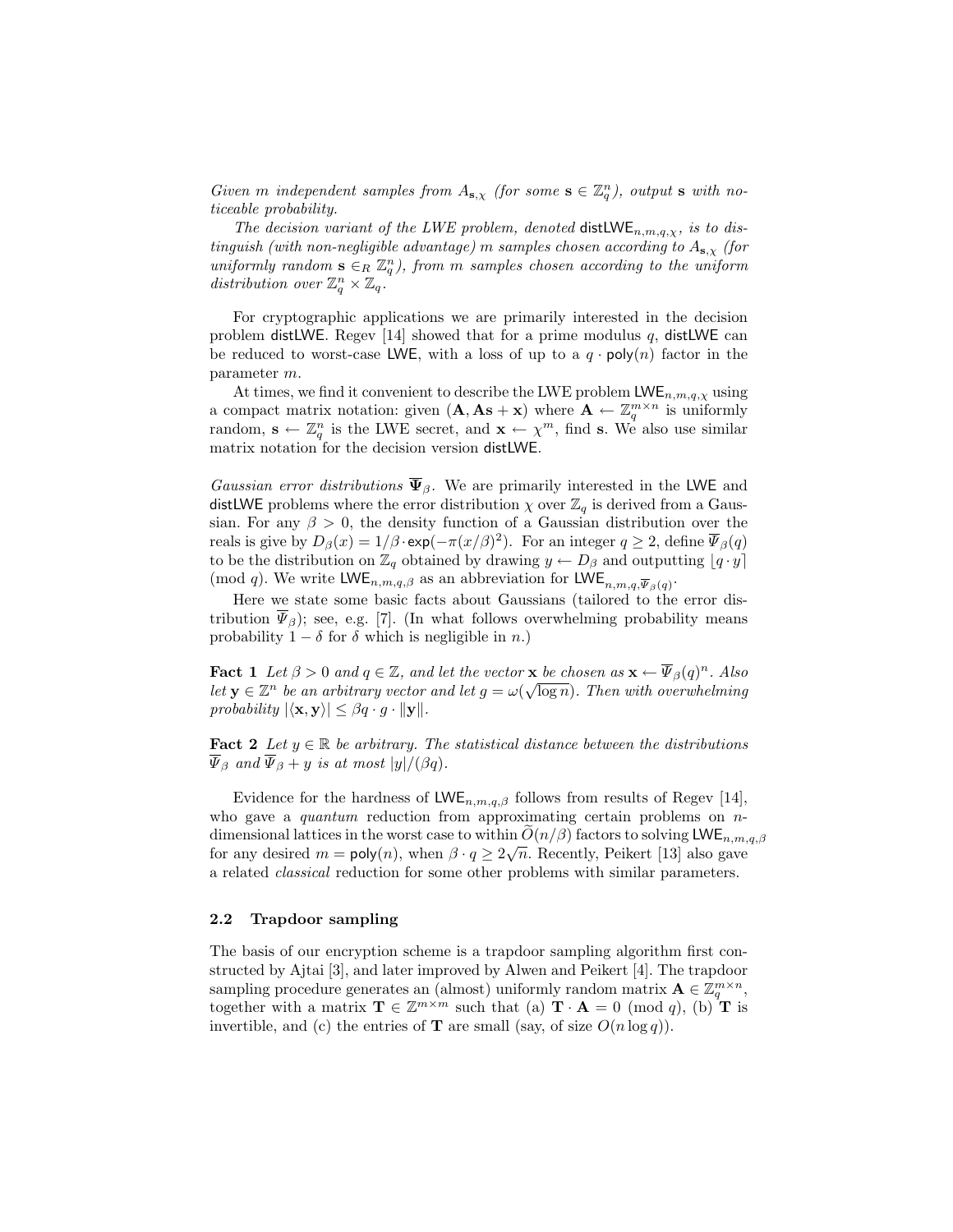The trapdoor  $\mathbf T$  can be used to solve the LWE problem relative to  $\mathbf A$ , i.e., given  $y = As + x$  where x is any "sufficiently short" vector, it can be used to recover s. This is done as follows: compute

$$
Ty = T(As + x) = TAs + Tx = Tx \pmod{q}
$$

where the last equality follows since the rows of **T** belong to lattice  $\Lambda^{\perp}(\mathbf{A})$ . Now, since both  $T$  and  $x$  contain small entries, each entry of the vector  $Tx$  is smaller than q, and thus Tx mod q is Tx itself! Finally, multiplying by  $T^{-1}$  (which is well-defined since  $T$  is a basis and therefore has full rank) gives us  $x$ . The LWE secret s can then be recovered by Gaussian elimination. We state the result of Alwen and Peikert [4] below.

**Lemma 1**  $([3, 4])$ . There is a probabilistic polynomial-time algorithm  $\text{TrapSamp}$ that, on input  $1^n$ , a positive integer  $q \geq 2$ , and a poly(n)-bounded positive integer  $m \geq 8n \log q$ , outputs matrices  $\mathbf{A} \in \mathbb{Z}_q^{m \times n}$  and  $\mathbf{T} \in \mathbb{Z}^{m \times m}$  such that:

- $-$  **A** is statistically close to uniform over  $\mathbb{Z}_q^{m \times n}$ ,
- the rows of **T** form a basis of the lattice  $\Lambda^{\perp}(A) \stackrel{\text{def}}{=} {\{w \in \mathbb{Z}^m : w \cdot A = 0\}}$  $\pmod{q}$ ,
- the Euclidean norm of all the rows is  $\bf{T}$  (and therefore also  $\|\bf{T}\|_{∞}$ ) is bounded by  $O(n \log q)$ . (Alwen and Peikert assert that the constant hidden in the  $O(·)$ ) is no more than 20.)

We note that since the rows of **T** span the lattice  $\Lambda^{\perp}(A)$ , it follows that  $det(\mathbf{T}) =$  $q^n$ , hence for odd q we know that **T** is invertible mod 2.

### 3 The Encryption Scheme

For ease of presentation, we focus below on the case of encrypting binary matrices. The extension for encrypting matrices mod  $p$  for  $p > 2$  is straightforward, and is discussed in Section 5.1.

Below we let  $n$  denote the security parameter. Other parameters of the system are two numbers  $m, q = \text{poly}(n)$  (with q an odd prime), and a Gaussian error parameter  $\beta = 1/\text{poly}(n)$ . (See Section 3.2 for concrete instantiations of these parameters.) For these parameters, the message space is the set of binary m-bym matrices, i.e.,  $\mathbf{B} \in \mathbb{Z}_2^{m \times m}$ . Public keys are matrices  $\mathbf{A} \in \mathbb{Z}_q^{m \times n}$ , secret key are matrices  $\mathbf{T} \in \mathbb{Z}_q^{m \times m}$ , and ciphertexts are matrices  $\mathbf{C} \in \mathbb{Z}_q^{m \times m}$ .

 $\mathsf{KeyGen}(1^n)$ : Run the trapdoor sampling algorithm  $\mathsf{TrapSamp}$  of Lemma 1 to obtain a matrix  $\mathbf{A} \in \mathbb{Z}_q^{m \times n}$  together with the trapdoor matrix  $\mathbf{T} \in \mathbb{Z}^{m \times m}$ ,  $(A, T) \leftarrow$  TrapSamp $(1^n, q, m)$ . The public key is **A** and the secret key is **T**.  $Enc(\mathbf{A}, \mathbf{B} \in \{0,1\}^{m \times m})$ : Choose a uniformly random matrix  $\mathbf{S} \stackrel{\$}{\leftarrow} \mathbb{Z}_q^{n \times m}$  and

an "error matrix"  $\mathbf{X} \stackrel{\$}{\leftarrow} \overline{\Psi}_{\beta}(q)^{m \times m}$ . Output the ciphertext

$$
C \leftarrow AS + 2X + B \pmod{q}
$$

(Here,  $2X$  means multiplying each entry of the matrix  $X$  by 2.)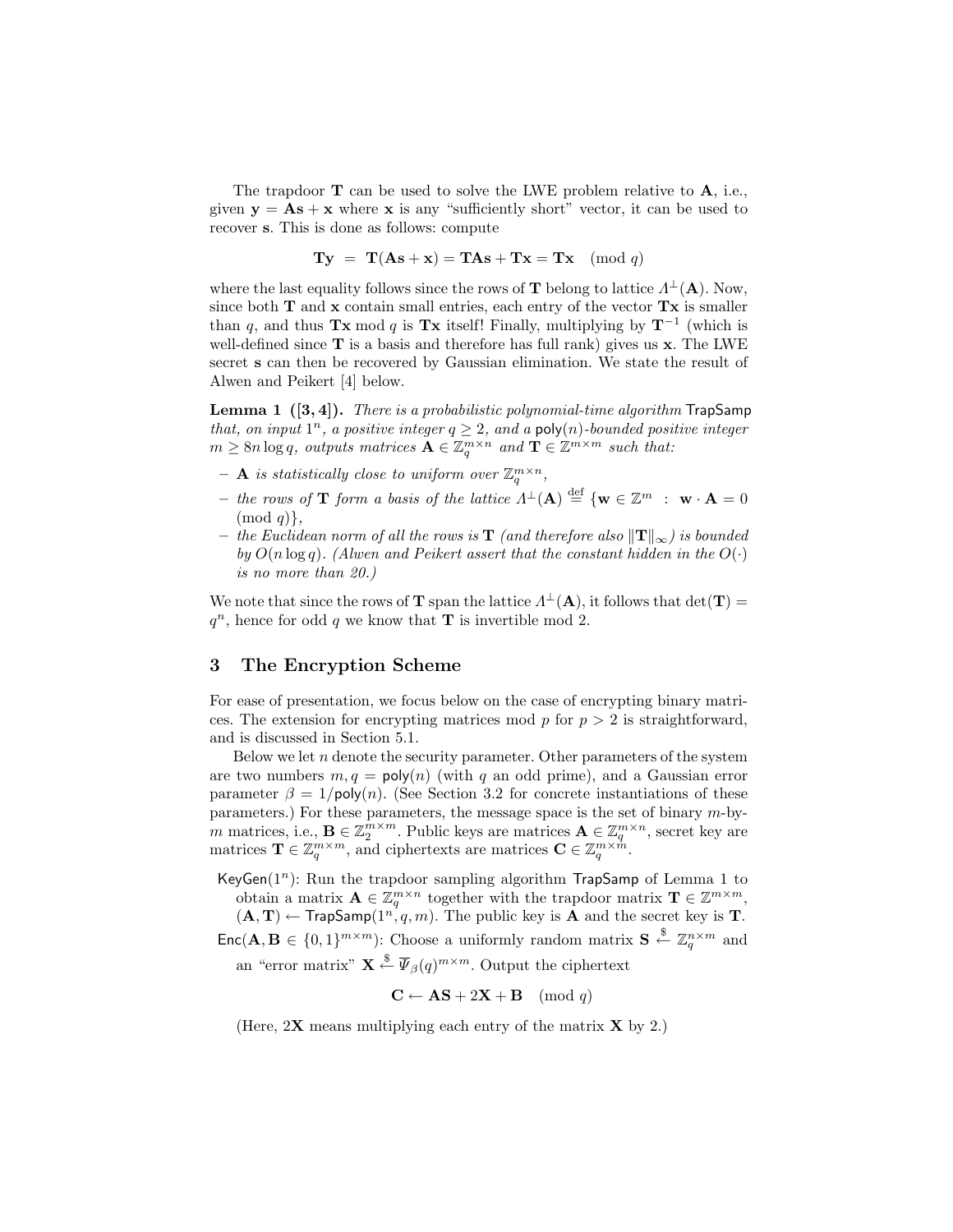Dec(T, C): Set  $\mathbf{E} \leftarrow \mathbf{TCT}^t \mod q$ , and then output  $\mathbf{B} \leftarrow \mathbf{T}^{-1} \mathbf{E}(\mathbf{T}^t)^{-1} \mod 2$ .

To see that decryption works, recall that  $\mathbf{T} \cdot \mathbf{A} = 0 \pmod{q}$  and therefore  $\mathbf{TCT}^t = \mathbf{T}(2\mathbf{X} + \mathbf{B})\mathbf{T}^t$  (mod q). If in addition all the entries of  $\mathbf{T}(2\mathbf{X} + \mathbf{B})\mathbf{T}^t$  are smaller than q then we also have the equality over the integers  $\mathbf{E} = (\mathbf{TCT}^t \text{ mod } t)$  $q) = \mathbf{T}(2\mathbf{X} + \mathbf{B})\mathbf{T}^{t}$ , and hence  $\mathbf{T}^{-1}\mathbf{E}(\mathbf{T}^{t})^{-1} = \mathbf{B} \pmod{2}$ . This means that we have correct decryption as long as we set the parameter  $\beta$  small enough so that with high probability all the entries of  $\mathbf{T}(2\mathbf{X} + \mathbf{B})\mathbf{T}^t$  are smaller than  $q/2$ .

Remark 1. Note that the right-multiplication by  $\mathbf{T}^t$  and  $(\mathbf{T}^t)^{-1}$  on decryption are redundant here, we can instead just compute  $\mathbf{B} \leftarrow \mathbf{T}^{-1}(\mathbf{TC} \bmod q) \bmod 2$ . The right-multiplication is needed to decrypt product ciphertexts, as described below. As opposed to the BGN cryptosystem, in our scheme the "normal ciphertexts" and "product ciphertexts" live in the same space, and we can use the same decryption procedure to decrypt both.

Also, we can optimize away the need to multiply by  $\mathbf{T}^{-1}$  and  $(\mathbf{T}^t)^{-1}$  by using the modified trapdoor  $\mathbf{T}' = (\mathbf{T}^{-1} \mod 2) \cdot \mathbf{T}$  (product over the integers). Clearly we have  $\mathbf{T}'\mathbf{A} = 0 \pmod{q}$ , and the entries of  $\mathbf{T}'$  are not much larger than those of **T** (since  $(T^{-1} \mod 2)$  is a 0-1 matrix).

#### 3.1 Homomorphic operations

Addition. Given two ciphertexts  $C_1, C_2$  that decrypt to  $B_1, B_2$ , respectively, it is easy to see that the matrix  $C = C_1 + C_2 \mod q$  would be decrypted to  $B_1 + B_2 \text{ mod } 2$ , as long as there is no "overflow" in any entry. Specifically, if we have  $C_1 = AS_1 + 2X_1 + B_1$  and  $C_1 = AS_2 + 2X_2 + B_2$  then

$$
C = C_1 + C_2 = A(S_1 + S_2) + 2(X_1 + X_2) + (B_1 + B_2)
$$

which would be decrypted as  $B_1 + B_2$  as long as all the entries in  $T(2(X_1 +$  $\mathbf{X}_2$  +  $\mathbf{B}_1$  +  $\mathbf{B}_2$ ) $\mathbf{T}^t$  are smaller than  $q/2$ . See Section 3.2 for the exact parameters.

*Multiplication.* Given two ciphertexts  $C_1$ ,  $C_2$  that encrypt  $B_1$ ,  $B_2$ , respectively, we compute the product ciphertext as  $C = C_1 \cdot C_2^t \mod q$ . If we have  $C_1 =$  $\mathbf{AS}_1 + 2\mathbf{X}_1 + \mathbf{B}_1$  and  $\mathbf{C}_2 = \mathbf{AS}_2 + 2\mathbf{X}_2 + \mathbf{B}_2$  then

$$
\mathbf{C} = \mathbf{C}_1 \cdot \mathbf{C}_2^t = (\mathbf{A}\mathbf{S}_1 + 2\mathbf{X}_1 + \mathbf{B}_1)(\mathbf{A}\mathbf{S}_2 + 2\mathbf{X}_2 + \mathbf{B}_2)^t \n= \mathbf{A} \cdot \underbrace{(\mathbf{S}_1\mathbf{C}_2^t)}_{\mathbf{S}} + 2\underbrace{(\mathbf{X}_1(2\mathbf{X}_2 + \mathbf{B}_2) + \mathbf{B}_1\mathbf{X}_2^t)}_{\mathbf{X}} + \underbrace{\mathbf{B}_1\mathbf{B}_2^t}_{\mathbf{B}} + \underbrace{(\mathbf{2X}_1 + \mathbf{B}_1)\mathbf{S}_2^t}_{\mathbf{S}'} \cdot \mathbf{A}^t \pmod{q}.
$$

Hence the product ciphertext has the form  $\mathbf{AS} + 2\mathbf{X} + \mathbf{B} + \mathbf{S}'\mathbf{A}^t$ .

As before, we see that  $\mathbf{TCT}^t = \mathbf{T}(2\mathbf{X} + \mathbf{B})\mathbf{T}^t \pmod{q}$ , and if all the entries of  $\mathbf{T}(2\mathbf{X} + \mathbf{B})\mathbf{T}^t$  are smaller than  $q/2$  then we have  $\mathbf{E} = (\mathbf{TCT}^t \mod q) =$  $\mathbf{T}(2\mathbf{X}+\mathbf{B})\mathbf{T}^t$  over the integers, and therefore  $\mathbf{T}^{-1}\mathbf{E}(\mathbf{T}^t)^{-1} = \mathbf{B} \pmod{2}$ . Below we establish the parameters that we need for this to work.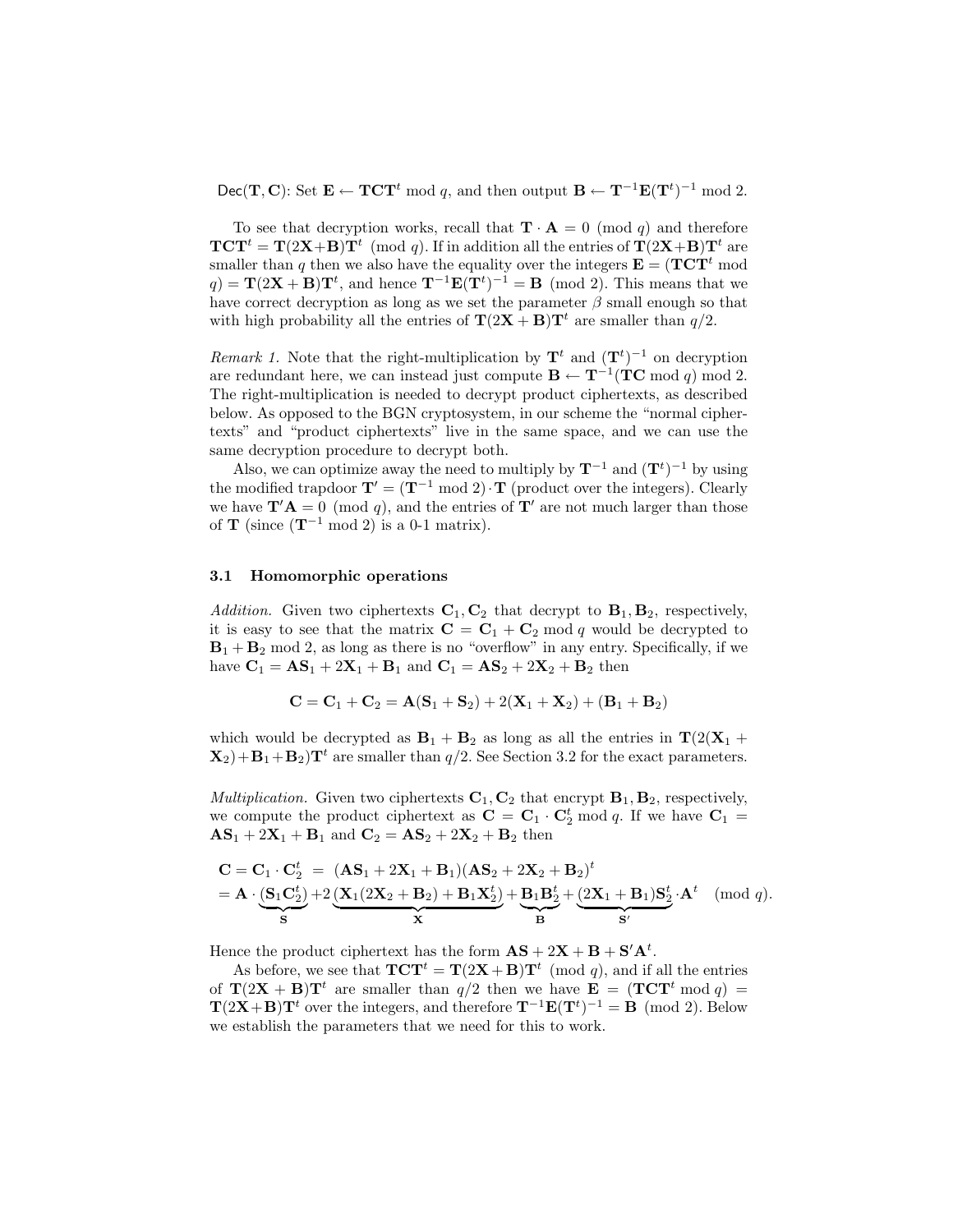Remark 2. We remark that the  $AS + 2X + B$  format for ciphertexts, which is borrowed from [9], seem particularly conducive for homomorphic encryption. When applied in a commutative ring as in [9], it supports a large number of additions and multiplications on ciphertexts. In our case we use it in the ring of matrices, which is not commutative, but multiplying by the transpose offers a partial workaround, supporting one level of multiplication.

### 3.2 Setting the parameters

**Theorem 1.** Fix the security parameter n and any  $c = c(n) > 0$ . Let q, m,  $\beta$  be set as

$$
q > 2^{20}(c+4)^3 n^{3c+4} \log^5 n, \quad q \text{ is a prime}
$$
  
\n
$$
m = \lfloor 8n \log q \rfloor
$$
  
\n
$$
\beta = \frac{1}{27n^{1+(3c/2)} \log n \log q \sqrt{qm}}
$$

Then the encryption scheme from above with parameters  $n, m, q, \beta$  supports  $n^c$ additions and one multiplication (in any order) over the matrix ring  $\mathbb{Z}_2^{m \times m}$ .

Remark 3. Note that in Theorem 1 we can allow  $n^c$  additions for a non-constant c. The reason that this may be needed is for taking linear combinations of ciphertexts with large coefficients. Specifically, if we have ciphertext matrices  $\mathbf{C}_1, \mathbf{C}_2, \ldots$ , we can homomorphically compute  $\sum \alpha_i \mathbf{C}_i$  as long as  $|\sum \alpha_i| < n^c$ .

*Proof.* First, let **C** be a matrix that was obtained by adding  $\ell \leq n^c$  ciphertexts,  $\mathbf{C} = \sum_{i=1}^{\ell} (\mathbf{A}\mathbf{S}_i + 2\mathbf{X}_i + \mathbf{B}_i)$ . Denote  $\mathbf{X} = \sum_{i=1}^{\ell} \mathbf{X}_i$ , and  $\mathbf{B} = \sum_{i=1}^{\ell} \mathbf{B}_i$ , and we analyze the size of the entries in the matrix  $T(2X + B)$ . Recall from Lemma 1 that every row of T has Euclidean norm at most  $20n \log q$ . Applying Fact 1 (with  $g = \log n - 1$ ), with overwhelming probability every entry of  $\mathbf{T} \mathbf{X}_i$  is at most  $20\beta q(\log n-1)n \log q$ , hence every entry of **TX** is at most  $20\ell\beta q(\log n-1)n \log q$ . At the same time, all the  $\mathbf{B}_i$ 's are binary so each entry of **TB** is at most  $20\ell n \log q$ . Hence the absolute value of each entry in  $\mathbf{T}(2\mathbf{X} + \mathbf{B})$  is bounded by

$$
20\ell n \log q \cdot (2\beta q (\log n - 1) + 1) < 20\ell n \log q \cdot 2\beta q \log n
$$
\n
$$
= \frac{40\ell \cdot n \log n \cdot q \log q}{27n^{1 + (3c/2)} \log n \cdot \log q \sqrt{qm}} = \frac{40\ell \sqrt{q}}{27n^{3c/2} \sqrt{m}} \stackrel{(*)}{\ll} \sqrt{q/m}
$$

where inequality ( $\star$ ) uses the fact that  $\ell \leq n^c$ . This in particular means that each where medianty (x) uses the fact that  $t \leq n$ . This in particular means that each entry in  $\mathbf{T}(2\mathbf{X}+\mathbf{B})\mathbf{T}^t$  is bounded by  $m \cdot 20n \log q \cdot \sqrt{q/m} = 20n \log q \sqrt{qm} \ll q/2$ . Since  $\mathbf{TA} = 0 \pmod{q}$  then  $\mathbf{TCT}^t = \mathbf{T}(2\mathbf{X} + \mathbf{B})\mathbf{T}^t \pmod{q}$ , and as all the entries in  $\mathbf{T}(2\mathbf{X}+\mathbf{B})$  are less than  $q/2$  in absolute value, we have the equality over the integers  $(\mathbf{TCT}^t \bmod q) = \mathbf{T}(2\mathbf{X} + \mathbf{B})\mathbf{T}^t$ , hence  $\mathbf{T}^{-1}(\mathbf{TCT}^t \bmod q)(\mathbf{T}^t)^{-1} =$ **B** (mod 2).

Next, consider a circuit with one  $\ell_1$ -fan-in addition layer, followed by a multiplication layer of fan-in two, and another  $\ell_2$ -fan-in layer of addition, where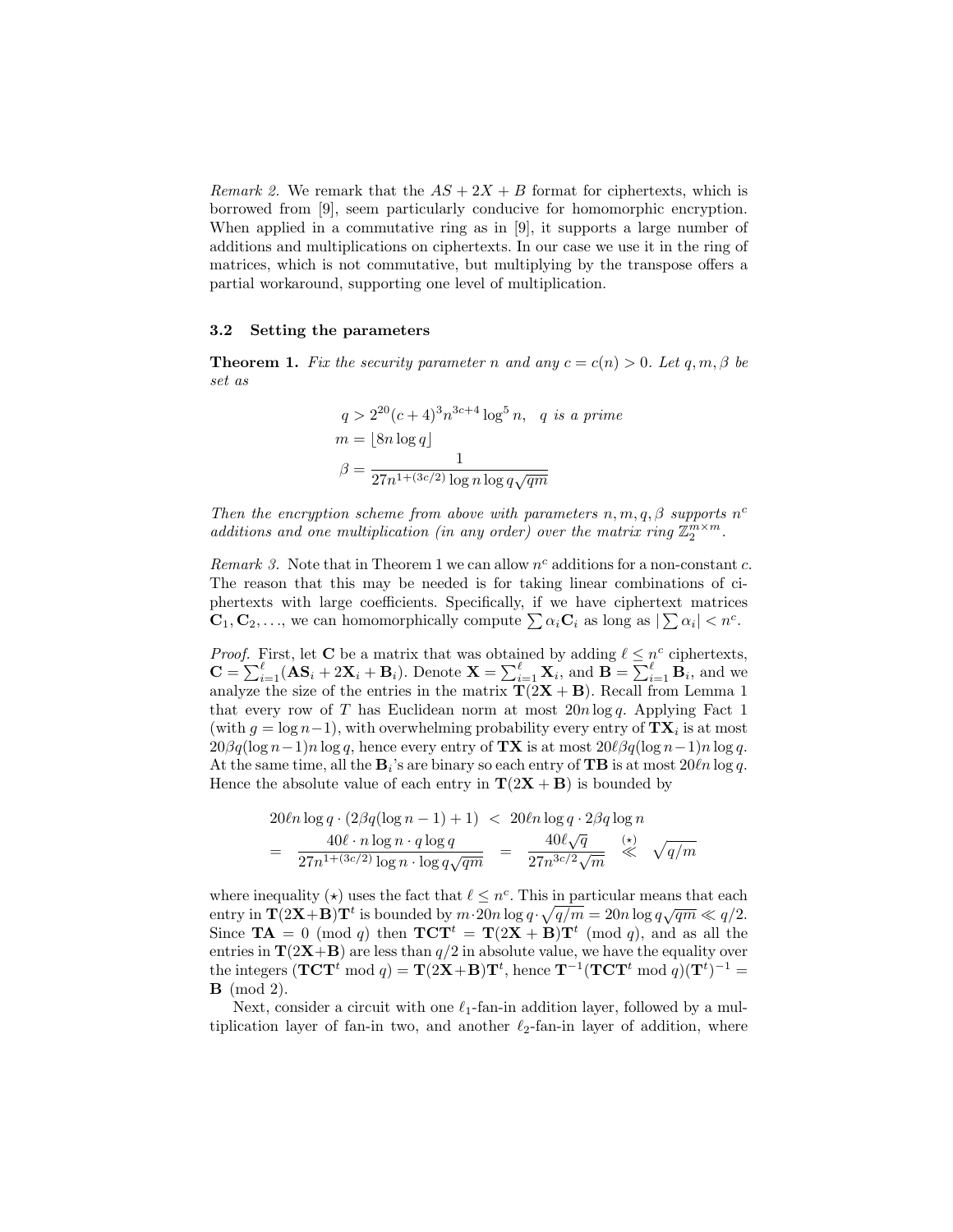$\ell_1 + \ell_2 \leq n^c$ . We have shown above that when multiplying two matrices of the form  $\mathbf{AS}_i + 2\mathbf{X}_i + \mathbf{B}_i$   $(i = 1, 2)$ , the result is of the form  $\mathbf{AS} + 2\mathbf{X} + \mathbf{B} + \mathbf{S}'\mathbf{A}^t$ . Hence all the matrices at the output of the multiplication layer are of this form, and therefore so is the output ciphertext that results from adding them all together. We now proceed to show that for that final ciphertext  $\mathbf{C} = \mathbf{AS} + 2\mathbf{X} + \mathbf{B} + \mathbf{S}'\mathbf{A}^t$ , it holds that every entry in  $\mathbf{T}(2\mathbf{X} + \mathbf{B})\mathbf{T}^t$  is less that  $q/2$  in absolute value.

Consider one particular ciphertext at the output of the multiplication layer, this ciphertext is of the form  $\mathbf{C}_i = \mathbf{AS} + (2\mathbf{X}_1 + \mathbf{B}_1)(2\mathbf{X}_2^t + \mathbf{B}_2^t) + \mathbf{S}'\mathbf{A}^t$ , and the matrices  $(2\mathbf{X}_i + \mathbf{B}_i)$  were obtained from adding upto  $\ell_1$  encryptions. By the analysis from above, each entry in  $\mathbf{T}(2\mathbf{X}_1 + \mathbf{B}_1)$  is bounded by  $\frac{400\sqrt{q}}{27n^3\epsilon/2}$  $\frac{40\ell_1\sqrt{q}}{27n^{3c/2}\sqrt{m}},$  and the same bound apply also to each entry in  $(2\mathbf{X}_2^t + \mathbf{B}_2^t)\mathbf{T}^t$ . Hence each entry in the product  $\mathbf{T}(2\mathbf{X}_1 + \mathbf{B}_1)(2\mathbf{X}_2^t + \mathbf{B}_2^t)\mathbf{T}^t$  is bounded by

$$
m\cdot \left(\frac{40\ell_1\sqrt{q}}{27n^{3c/2}\sqrt{m}}\right)^2\;\;=\;\; \left(\frac{40}{27}\right)^2\cdot \frac{\ell_1^2}{n^{3c}}\cdot q
$$

Adding  $\ell_2 \leq n^c - \ell_1$  such matrices, the entry in the result is bounded by

$$
\left(\frac{40}{27}\right)^2 \cdot \frac{\ell_1^2(n^c - \ell_1)}{n^{3c}} \cdot q \stackrel{(*)}{\leq} \left(\frac{40}{27}\right)^2 \cdot \frac{2}{9} \cdot q \; < \; q/2
$$

where the inequality ( $\star$ ) follows since the function  $f(x) = x^2(a - x)$  obtains its maximum at  $x = 2a/3$ , where  $f(x) = 2a^3/9$ .

Once again, since each entry in  $T(2X+B)T<sup>t</sup>$  is less than  $q/2$  in absolute value, and since  $TCT^t = T(2X+B)T^t \pmod{q}$ , we have the equality over the integers  $(\mathbf{TCT}^t \bmod q) = \mathbf{T}(2\mathbf{X} + \mathbf{B})\mathbf{T}^t$ , which means that  $\mathbf{T}^{-1}(\mathbf{TCT}^t \bmod q)(\mathbf{T}^t)^{-1} =$ B (mod 2).

### 4 Security

The CPA security of the encryption scheme follows directly from the hardness of the decision LWE problem, as we now prove.

**Theorem 2.** Any distinguishing algorithm with advantage  $\epsilon$  against the CPA security of the scheme with parameters  $n, m, q, \beta$ , can be converted to a distinguisher against distLWE<sub>n,m,q,β</sub> with roughly the same running time and advantage at least  $\epsilon/2m$ .

Proof. Let A be a CPA-adversary that distinguishes between encryptions of messages of its choice with advantage  $\epsilon$ . We first construct a distinguisher  $\mathcal D$ with advantage at least  $\epsilon/2$  between the two distributions

$$
\{(\mathbf{A}, \mathbf{AS} + \mathbf{X}) : \mathbf{A} \leftarrow \mathbb{Z}_q^{m \times n}, \mathbf{S} \leftarrow \mathbb{Z}_q^{n \times m}, \mathbf{X} \leftarrow \overline{\Psi}_{\beta}(q)^{m \times m}\} \text{ and } \{ \mathsf{Unif}(\mathbb{Z}_q^{m \times n} \times \mathbb{Z}_q^{m \times m}) \}
$$

The distinguisher D takes as input a pair of matrices  $(A \in \mathbb{Z}_q^{m \times n}, C \in$  $\mathbb{Z}_q^{m \times m}$ ), and runs the adversary A with A as the public key. Upon receiving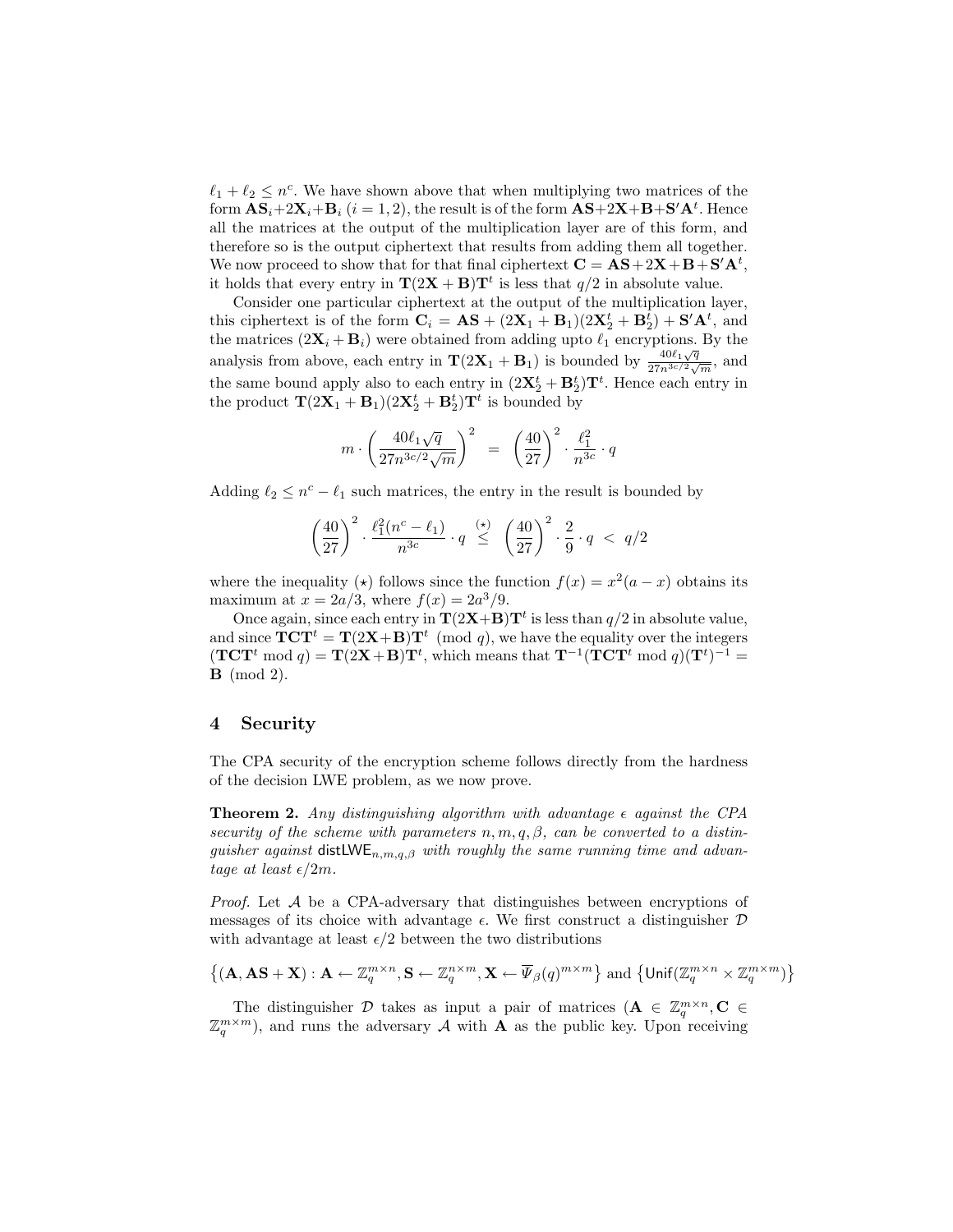message  $\mathbf{B}_0$ ,  $\mathbf{B}_1$  from the adversary, D chooses at random  $i \in_R \{0,1\}$ , returns the challenge ciphertext  $2C+B_i \mod q$ , then outputs 1 if the adversary A guesses the right  $i$ , and 0 otherwise.

On the one hand, if  $C$  is a uniformly random matrix then the challenge ciphertext is also uniformly random, regardless of the choice of i. Hence in this case D outputs 1 with probability at most  $1/2$ . On the other hand, if  $C =$  $\mathbf{AS} + \mathbf{X} \mod q$ , then the challenge ciphertext is  $2\mathbf{C} + \mathbf{B} = \mathbf{AS'} + 2\mathbf{X} + \mathbf{B} \mod q$ , where  $S' = 2S \mod q$  is uniformly distributed (since q and 2 are relatively prime). This is identical to the output distribution of  $Enc(PK, B<sub>i</sub>)$ , hence by assumption A will guess the right i with probability  $(1 + \epsilon)/2$ , which means that D outputs 1 with the same probability. Hence  $\mathcal D$  has advantage at least  $\epsilon/2$ .

Finally, a standard hybrid argument can be used to convert the distinguisher D from above to a distLWE<sub>n,m,q,β</sub> distinguisher with advantage  $\epsilon/2m$ .

Worst-case Connection. Regev [14] showed that if there is a PPT algorithm that solves distLWE<sub>n,m,q,β</sub>, then there is an  $O(q \cdot m)$ -time quantum algorithm that approximates various lattice problems on *n*-dimensional lattices in the worst case to within  $O(n/\beta)$  factors, when  $\beta \cdot q \ge 2\sqrt{n}$ . Recently, Peikert [13] also gave a related classical reduction with similar parameters.

Observe that for  $n \ge \max\{140, 10\sqrt{c+4}\}$ , the conditions on  $q, m, \beta$  imply that  $\beta q > 2\sqrt{n}$ . Plugging in our parameters  $m, q$  and  $\beta$  for the scheme that supports  $n^c$  additions, we get that breaking semantic security of the scheme is at least as hard as solving worst-case lattice problems to within a factor of  $\tilde{O}(n^{3c+7/2})$ .

### 5 Extensions and Applications

#### 5.1 Encrypting matrices over larger rings

As we said in the introduction, we can use the same scheme to encrypt matrices over larger rings and still enjoy the same homomorphic properties, just by working with a larger modulus q. Specifically, we can encrypt matrices over  $\mathbb{Z}_p$  for any p by setting  $q = \omega(p^2 n^{3c+1} \log^5 n)$  while keeping all the other parameters intact. We then encrypt a matrix  $\mathbf{B} \in Z_p^{m \times m}$  as  $\mathbf{C} = \mathbf{A}\mathbf{S} + p\mathbf{X} + \mathbf{B}$ , and decrypt it as  $\mathbf{T}^{-1} \cdot (\mathbf{T} \mathbf{C} \mathbf{T}^t \bmod q) \cdot (\mathbf{T}^t)^{-1} \bmod p$ . (We recall again that the determinant of **T** is  $q^n$ , so **T** is invertible mod p.) Using the above with  $p \geq n^{3c+1} \log^5 n$ , we have  $q \leq p^3$  which means that our ciphertext expansion ratio is only three. (The plaintext has  $m^2 \log p$  bits while the ciphertext has  $m^2 \log q$  bits.)

We comment that once we fix these larger parameters, the choice of the underlying ring can be made adaptively by the encryptor. Namely, with the same public key  $\bf{A}$  and secret key  $\bf{T}$ , the encryptor can choose the underlying ring as  $\mathbb{Z}_r$  for any  $r \leq p$  (thereby computing the ciphertext as  $\mathbf{C} = \mathbf{AS} + r\mathbf{X} + \mathbf{B}$ ), and the decryptor can decrypt accordingly.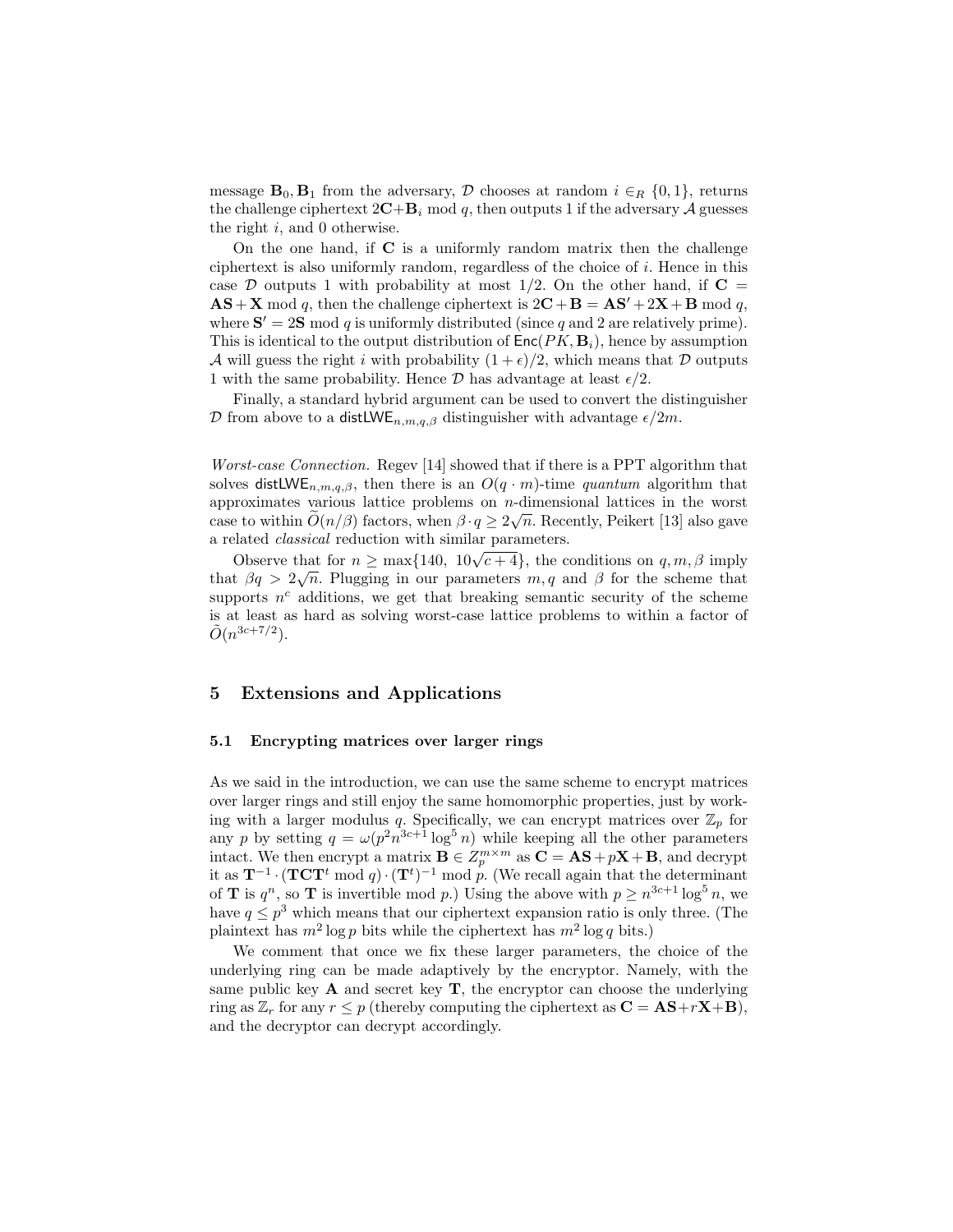#### 5.2 Formula Privacy

As described so far, the scheme does not ensure "formula privacy" against the holder of the secret key. For example, given a ciphertext matrix  $C$ , the decryptor may be able to distinguish the case where this ciphertext was obtained by multiplying an encryption of the identity with an encryption of the zero matrix from the case where it was obtained by multiplying two encryptions of the zero matrix.

This deficiency can be remedied by standard techniques. We first need to increase the size of the modulus somewhat: switching from  $q$  as specified in Theorem 1 to  $q' \geq q \cdot 2^{\omega(\log n)}$ . Then given a ciphertext matrix  $\mathbb{C}^*$ , encrypting some plaintext matrix mod  $p$ , we blind it by setting

$$
\mathbf{C} ~\leftarrow~ \mathbf{C}^* + \mathbf{A}\mathbf{S}_1 + p\mathbf{X} + \mathbf{S}_2^t \mathbf{A}^t,
$$

where **S**, **S'** are uniform in  $\mathbb{Z}_{q'}^{n \times m}$  and each entry of  $\mathbf{X}^*$  is chosen from  $\overline{\Psi}_{\beta'}(q)$  with β' super-polynomially larger than the parameter  $β$  that is used in the scheme.

Using Fact 2 we can then show that the noise in the added  $X^*$  "drowns" all traces of the origin of this ciphertext. Namely, the resulting ciphertext is of the form  $\mathbf{C} = \mathbf{A}\mathbf{S}'_1 + p\mathbf{X}' + \mathbf{B} + (\mathbf{S}'_2)^t \mathbf{A}^t$ , where  $\mathbf{S}'_1, \mathbf{S}'_2$  are uniformly random, **B** is the corresponding plaintext, and the distribution of  $X'$  is nearly independent of the provenance of this ciphertext matrix.

We note that the same blinding technique can be used even if the encrypted plaintext matrix was chosen in a larger ring  $\mathbb{Z}_{p'}$ , as long as the parameter p that is used in the blinding procedure divides the original  $p'$ .

#### 5.3 Encrypting polynomials and large integers

To encrypt polynomials or large numbers, we need to encode them as matrices, in a way that would let us exploit the matrix operations that are supported natively by our scheme to do operations over the these polynomials or numbers.

We begin with polynomials: it is well known how to embed the coefficients of two polynomials in two matrices, so that multiplying these matrices we get all the coefficients of the resulting product polynomial. For example, for two polynomials  $\hat{a}(x) = \sum a_i x^i$  and  $\hat{b}(x) = \sum b_i x^i$ , we can use

$$
\mathbf{A} = \begin{pmatrix} a_3 & a_2 & a_1 \\ a_3 & a_2 & a_2 \\ a_3 & a_3 & a_3 \end{pmatrix} \mathbf{B} = \begin{pmatrix} b_1 & b_2 & b_3 \\ b_1 & b_2 & b_3 \\ b_1 & b_2 & b_3 \end{pmatrix} \Rightarrow \mathbf{A} \mathbf{B}^t = \begin{pmatrix} a_1b_3 + a_2b_2 + a_3b_1 & a_1b_2 + a_2b_1 & a_1b_1 \\ a_2b_3 + a_3b_2 & b_3 & b_3 \\ a_3b_3 & b_3 & b_3 & b_3 \end{pmatrix}
$$

Note that the product matrix above is not private, in that it reveals more than just the coefficients of the product polynomial. This can be fixed easily by adding an encryption of a matrix with zero first column and first row and random entries everywhere else. Also, this simple embedding is "wasteful" in that it results in ciphertext expansion ratio of  $O(m)$  (we encrypt degree- $(m-1)$  polynomials using  $m \times m$  matrices). We do not know if more economical embeddings are possible.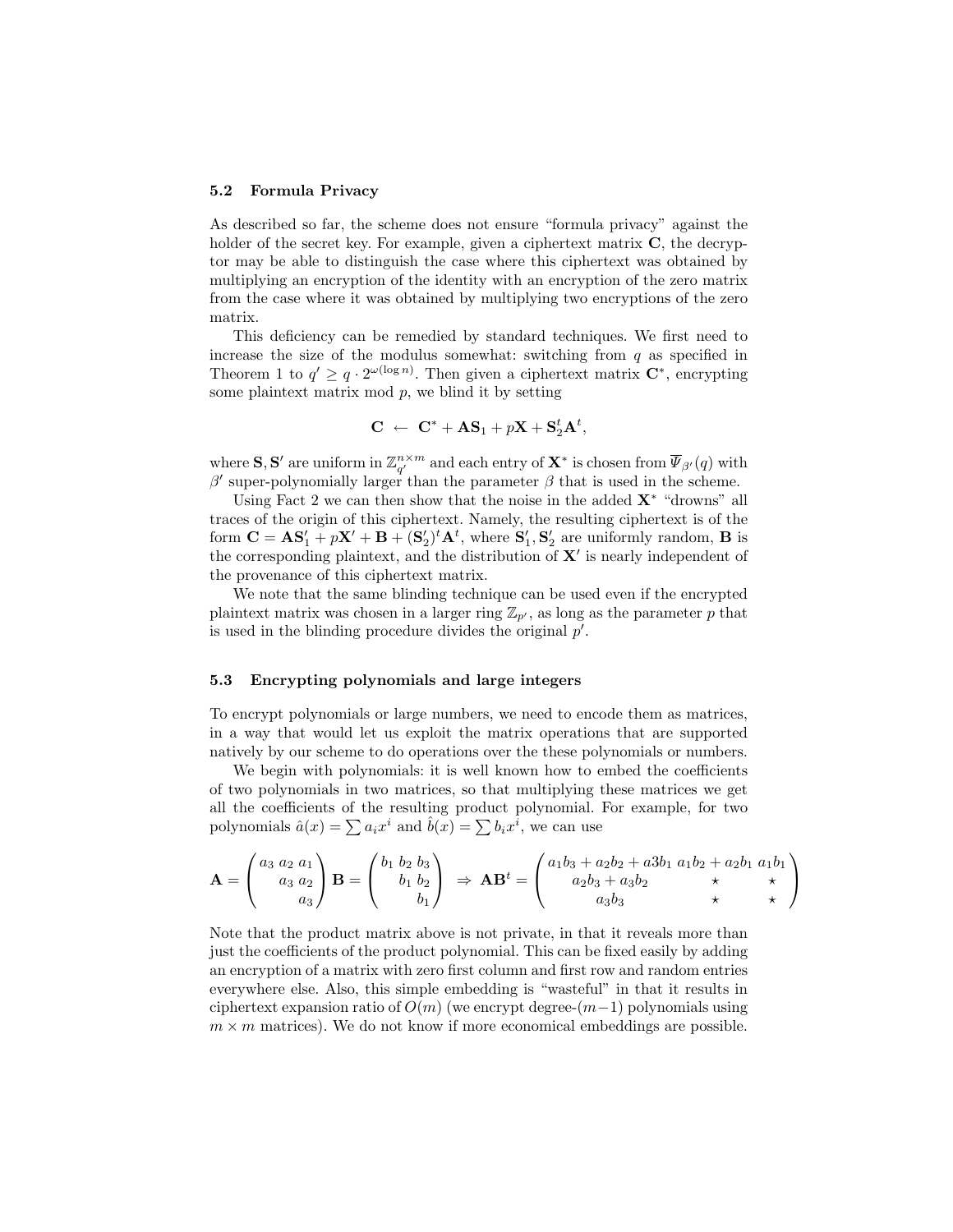Moving to integer multiplication, an obvious way of multiplying two m-bit integers is to just set the plaintext space to  $\mathbb{Z}_p$  for some  $p \geq 2^{2m}$ , but working with such large plaintext space may be inconvenient. We thus seek a method for implementing large integer multiplication with a small input space. One possibility is to use the same technique as we did for polynomials, viewing the integer with binary representation  $a = \sum a_i 2^i$  as a binary polynomial  $\hat{a}(x)$  evaluated at  $x = 2$ . Given two integers a, b, we encrypt the binary coefficients of the corresponding polynomials  $\hat{a}, \hat{b}$  over plaintext space  $\mathbb{Z}_p$  for some  $p \geq m$ . Reading out the coefficients of the product polynomial, we then compute  $a \cdot b = (\hat{a} \cdot \hat{b})(2)$  over the integers.

This solution is not private however, it leaks more information about  $a, b$ than just their integer product. One approach for making it private is to add random elements  $r_i \in \mathbb{Z}_p$  to the first row and column of the product matrix such that  $\sum_i 2^i r_i = 0 \pmod{p}$ . This will make it possible for the secret key holder to recover  $a \cdot b \pmod{p}$ . Repeating it several times with different p's, we can then use Chinese remaindering to recover  $a \cdot b$  completely.

### 5.4 Two-out-of-two decryption

We point out a peculiar property of our cryptosystem, which so far we were not able to find applications for. Namely, if we have encryptions of two matrices under two different public keys, we can multiply these two ciphertexts, thus obtaining an "ciphertext" corresponding to the product of the two plaintext matrices". This "ciphertext" can then be decrypted by pulling together the two secret keys.

In more details, suppose that we have two public keys  $A_1, A_2$  and the corresponding two secret keys  $T_1, T_2$ , with both pairs defined modulo the same prime number q. (We also assume for simplicity that both pairs use the same parameters  $n$  and  $m$ , but this assumption is not really needed). Then, given two ciphertexts

$$
C_1 = A_1S_1 + 2X_1 + B_1
$$
 and  $C_2 = A_2S_2 + 2X_2 + B_2$ ,

we can compute the "product ciphertext"  $\mathbf{C} = \mathbf{C}_1 \mathbf{C}_2^t \pmod{q}$ , corresponding to the plaintext  $B_1B_2^t$  (mod 2). This plaintext can be recovered if we know both  $T_1$  and  $T_2$ , by setting

$$
B \leftarrow \mathbf{T}_1^{-1} \cdot (\mathbf{T}_1 \mathbf{C} \mathbf{T}_2^t \bmod q) \cdot (\mathbf{T}_2^t)^{-1} \bmod 2
$$

#### 5.5 Identity-based and leakage-resilient BGN-type encryption

Next we show how to extend the one-multiplication homomorphism beyond just standard public-key encryption, to get more "advanced features" such as identity-based encryption and leakage-resilience. This follows from the simple observations that the "dual Regev cryptosystem" from [10] (with a different input encoding) can be viewed as a special case of our encryption scheme (for a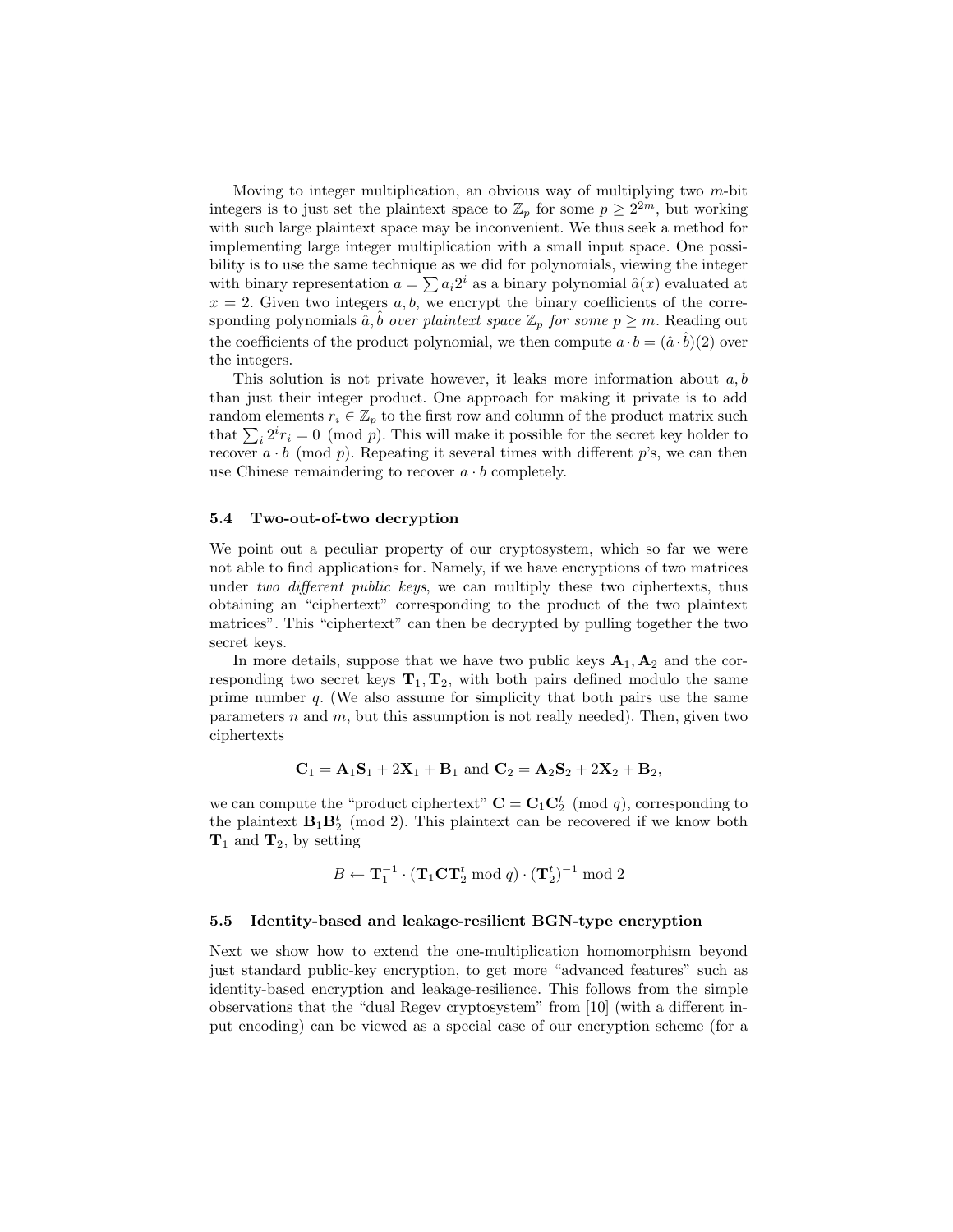particular form of matrices), and hence it supports the same homomorphic operations. IBE (in the random-oracle model) follows directly since Gentry et al. showed in [10] how to derive dual Regev keys from a master key, and leakageresilience follows since Dodis et al. proved in [6] that the dual Regev cryptosystem is leakage resilient.

Recall the "dual Regev cryptosystem" from [10]: The public key is a matrix  $\mathbf{A} \in \mathbb{Z}_q^{m \times n}$ , and the secret key is one short vector in the dual, namely a short  $u \in \mathbb{Z}_q^{\vec{m}}$  such that  $u\mathbf{A} = 0 \pmod{q}$ . Moreover, the last entry in  $u$  is always -1.

In the cryptosystem as described in  $[10]$ , a bit  $b$  is encrypted by choosing a uniform vector  $s \in \mathbb{Z}_q^n$  and a small error vector  $x \in \mathbb{Z}_q^m$ , and then encoding the bit  $b$  in the "most significant bit" of one entry of the ciphertext vector, namely  $\boldsymbol{c} \leftarrow \mathbf{A}\boldsymbol{s} + \boldsymbol{x} + \langle 0 \dots 0 \, 1 \rangle^t \cdot [q/2] \bmod q$ . But to get homomorphism, we want to encode the input in the least significant bit, setting instead  $c \leftarrow$  $\mathbf{A}s + 2x + (0 \dots 0 \, b)^t \mod q$ . With this input encoding, one can view the dual Regev cryptosystem as a special case of our cryptosystem, where the public key is the same matrix  $\mathbf{A}$ , but the secret key is not a full rank matrix but instead a rank-1 matrix. The matrices  $\mathbf{T}, \mathbf{S}, \mathbf{X}, \mathbf{B}$  are defined as

$$
\mathbf{T} = \begin{pmatrix} -\mathbf{u} - \\ 0 \end{pmatrix}, \ \mathbf{S} = (0 \ s), \ \mathbf{X} = (0 \ x), \ \mathbf{B} = \begin{pmatrix} 0 \\ b \end{pmatrix}.
$$

(That is, all but the top row of T are zero, all but the rightmost columns of  $S$ ,  $X$ are zero, and all but the bottom-right element of B are zero.)

Although this choice does not follow our input distribution for these matrices, it is nonetheless easy to show that semantic security follows from LWE. Since the key is just the dual Regev key, then the same proof as in [6] shows that it remains secure even in the face of partial leakage of the secret key. Also, it was shown in [10] how this secret key can be computed from a master secret key in an identity-based setting (in the random-oracle model).

With these choices, most of the "ciphertext matrix" is zero, so all we need to output as the ciphertext is indeed the one vector  $c \leftarrow \mathbf{A}\boldsymbol{s} + 2\boldsymbol{x} + \langle 0 \dots 0 \rangle^t \mod q$ , which implicitly encodes the matrix  $C = (0 c)$ . The homomorphic operations are then applied to the implicit matrices, namely addition is just element-wise addition modulo q and multiplication of two vectors is an outer-product operation.

To decrypt a ciphertext matrix, we multiply if from left and right by the secret key vector  $c$ , reducing the result first modulo q and then modulo 2. Due to the special form of the plaintext matrix B, this is the same as multiplying by **T** on the left and and  $\mathbf{T}^t$  on the right, and then taking only the bottom right element of the result.

Although the matrix  $\mathbf T$  no longer has an inverse, we can still recover the hidden bit b. This is done simply by setting  $b \leftarrow u\mathbf{C}u^t \bmod q \bmod 2$ , without needing to multiply by the inverse, since we have

$$
(\boldsymbol{u}\mathbf{C}\boldsymbol{u}^t \bmod q) \;\; = \;\; \boldsymbol{u}\left(\begin{array}{c} 0 \\ b \end{array}\right) \boldsymbol{u}^t \;\; = \;\; b \cdot u_m^2 \pmod 2
$$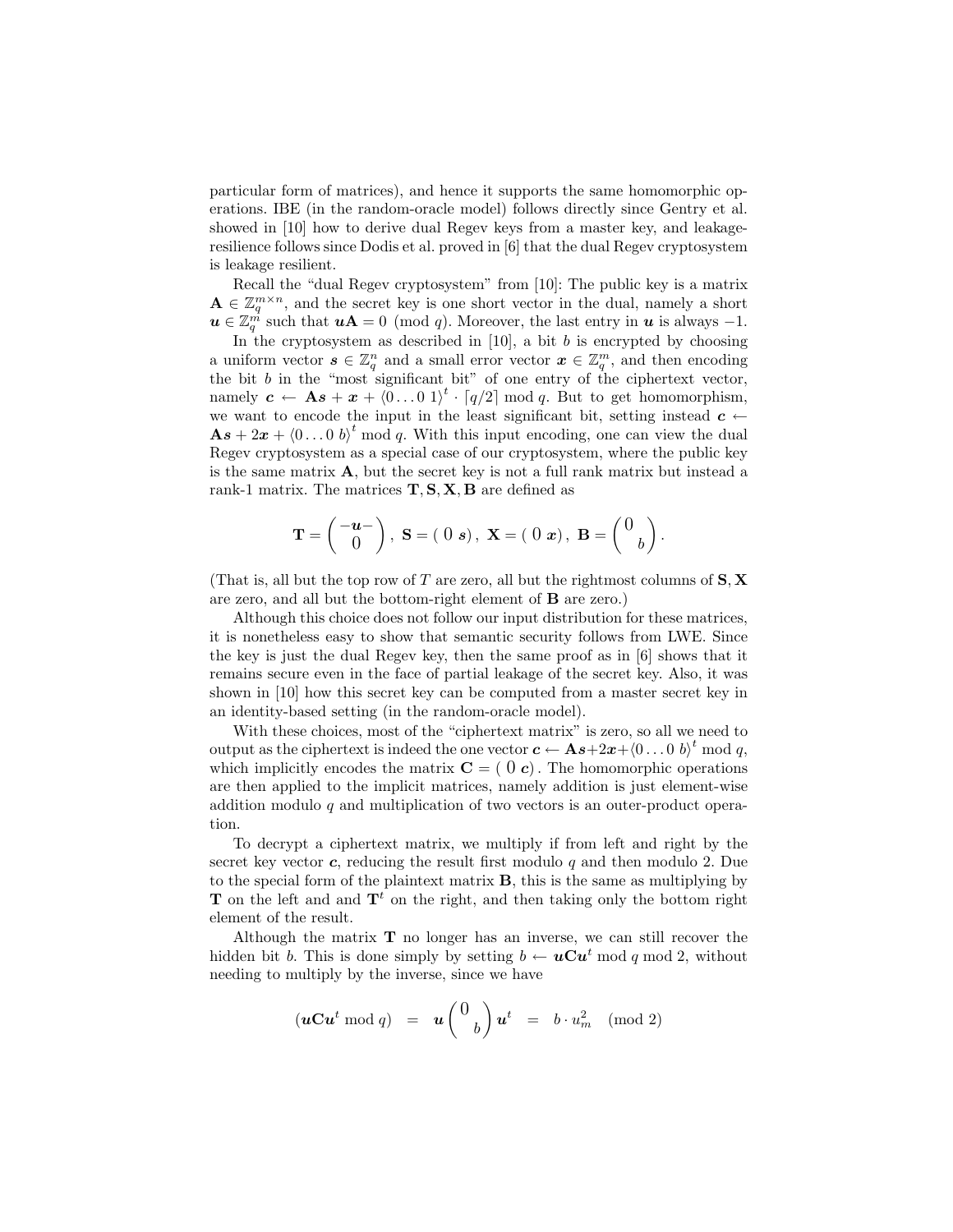Recalling that  $u_m = -1$  in the dual Regev cryptosystem, this procedure indeed gives the right answer.

Acknowledgments. We thank the anonymous Eurocrypt 2010 reviewers for their valuable comments.

## References

- 1. C. Aguilar Melchor, G. Castagnos, and P. Gaborit. Lattice-based homomorphic encryption of vector spaces. In IEEE International Symposium on Information Theory, ISIT'2008, pages 1858–1862, 2008.
- 2. C. Aguilar Melchor, P. Gaborit, and H. Javier. Additive Homomorphic Encryption with t-Operand Multiplications. Technical Report 2008/378, IACR ePrint archive, 2008. http://eprint.iacr.org/2008/378/.
- 3. M. Ajtai. Generating hard instances of the short basis problem. In ICALP, pages 1–9, 1999.
- 4. J. Alwen and C. Peikert. Generating shorter bases for hard random lattices. In STACS, pages 75–86, 2009.
- 5. D. Boneh, E.-J. Goh, and K. Nissim. Evaluating 2-DNF formulas on ciphertexts. pages 325–341, 2005.
- 6. Y. Dodis, S. Goldwasser, Y. T. Kalai, C. Peikert, and V. Vaikuntanathan. Publickey encryption schemes with auxiliary inputs. In TCC, pages 361–381, 2010.
- 7. W. Feller. An Introduction to Probability Theory and Its Applications, Volume 1. Wiley, 1968.
- 8. C. Gentry. A fully homomorphic encryption scheme. PhD thesis, Stanford University, 2009. http://crypto.stanford.edu/craig.
- 9. C. Gentry. Fully homomorphic encryption using ideal lattices. In STOC '09, pages 169–178. ACM, 2009.
- 10. C. Gentry, C. Peikert, and V. Vaikuntanathan. Trapdoors for hard lattices and new cryptographic constructions. In STOC, pages 197–206, 2008.
- 11. A. Kawachi, K. Tanaka, and K. Xagawa. Multi-bit Cryptosystems Based on Lattice Problems. In Public Key Cryptography (PKC'07), volume 4450 of Lecture Notes in Computer Science, pages 315–329. Springer, 2007.
- 12. Y. Lindell and B. Pinkas. A proof of security of yao's protocol for two-party computation. J. Cryptology, 22(2), 2009.
- 13. C. Peikert. Public-key cryptosystems from the worst-case shortest vector problem. In STOC'09, pages 333–342. ACM, 2009.
- 14. O. Regev. On lattices, learning with errors, random linear codes, and cryptography. J. ACM, 56(6), 2009. Preliminiary version in STOC'05.
- 15. T. Sander, A. Young, and M. Yung. Non-interactive CryptoComputing for NC1. In 40th Annual Symposium on Foundations of Computer Science, pages 554–567. IEEE, 1999.
- 16. A. C. Yao. Protocols for secure computations (extended abstract). In 23rd Annual Symposium on Foundations of Computer Science – FOCS '82, pages 160–164. IEEE, 1982.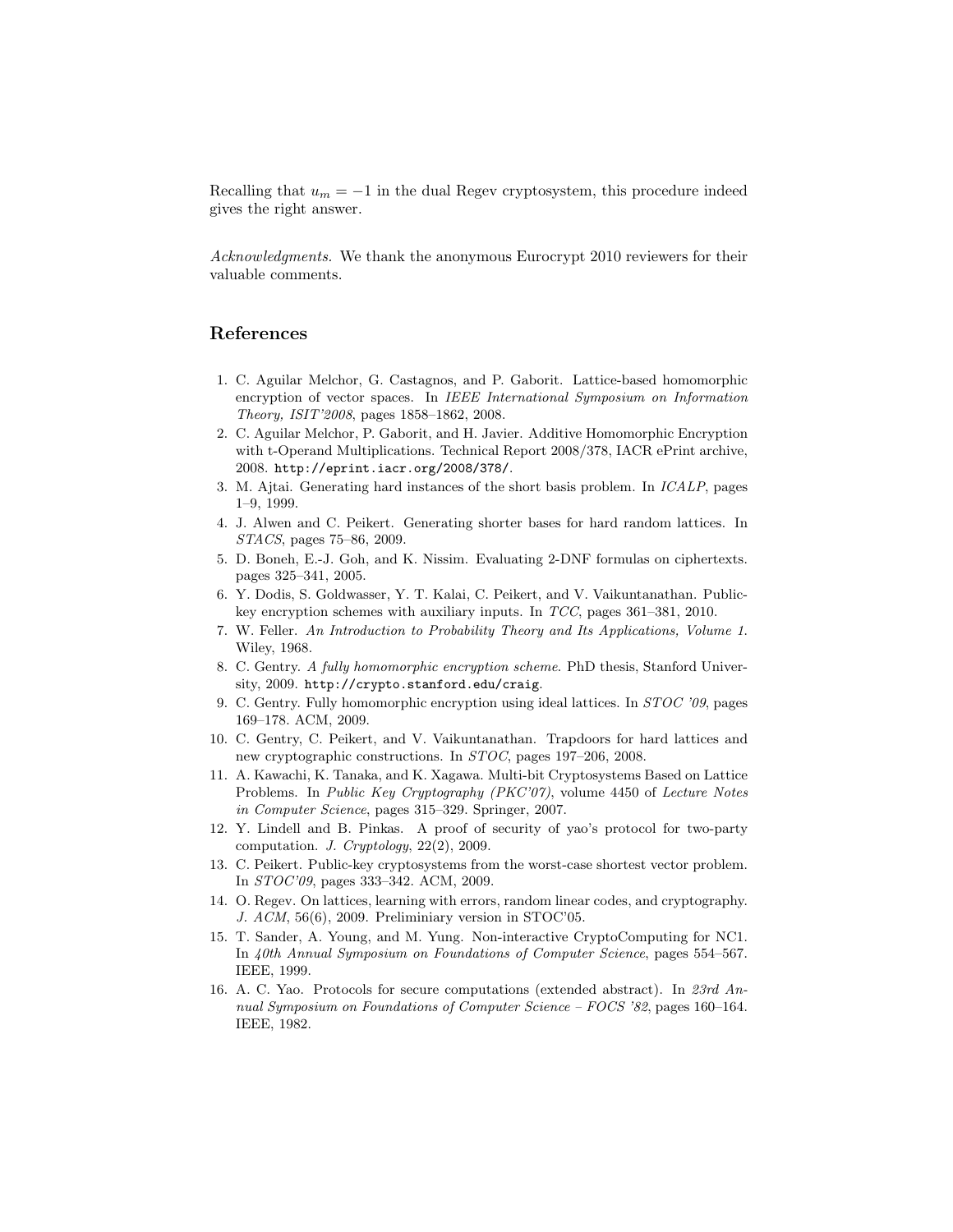### A The Aguilar Melchor-Gaborit-Herranz Transformation

Below is a brief description of the Aguilar Melchor-Gaborit-Herranz transformation [2] of an additively-homomorphic cryptosystem to one that supports evaluation of d-degree polynomials with upto m terms (where  $d, m$  are parameters). Here we only describe the basic approach, exemplified for the special case of  $d = 3$  (since indexing becomes unwieldy for larger d). Aguilar Melchor et al. also describe in [2] some extensions and optimizations.

To evaluate d-degree binary polynomials with upto  $m$  terms, we need an encryption scheme  $\mathcal{E} =$  (KeyGen, Enc, Dec) with message space  $\mathbb{Z}_p$  for  $p \geq m+1$ , that satisfies the following properties:

- The ciphertext is a vector of integers in  $[0, q-1]$  (for some parameter q), which we denote by Greek letters,  $\mathsf{Enc}(a) = \langle \alpha[1], \ldots, \alpha[n] \rangle \in \mathbb{Z}_q^n$ . (We identify  $Z_q$  with the set of integers in [0, q – 1].) Denote the bit-length of the parameter q by  $t \stackrel{\text{def}}{=} \lceil \log(q + 1) \rceil$ , so the total size of the ciphertext is *nt* bits. (Note that to support message space  $\mathbb{Z}_p$  for  $p > m$ , we need  $nt > \Omega(\kappa + \log m)$  for security parameter  $\kappa$ .)
- $\mathcal E$  is additively homomorphic, via mod-q addition of the ciphertext vectors. Specifically, what we need is that for any  $m' \leq m$  plaintext bits  $a_1, \ldots, a_{m'} \in$  $\{0,1\}$  and their encryption  $\alpha_j \leftarrow \text{Enc}(a_j)$ , the vector

$$
\boldsymbol{\alpha} = \sum_j \boldsymbol{\alpha_j} \bmod q
$$

whole elements are integers in  $[0, q-1]$ , is decrypted (with probability one) to the integer  $\sum_j a_j$ . (Note that since  $m < p$  and all the  $a_j$ 's are bits, then the sum of the  $a_j$ 's is less than p, and hence addition modulo p is the same as the sum over the integers.)

Consider now a vector of m triples of plaintext bits  $\langle (a_1, b_1, c_1), \ldots, (a_m, b_m, c_m) \rangle \in$  $(\{0,1\}^3)^m$ , and their encryption  $\alpha_j \leftarrow \mathsf{Enc}(a_j)$ ,  $\beta_j \leftarrow \mathsf{Enc}(b_j)$ ,  $\gamma_j \leftarrow \mathsf{Enc}(c_j)$ . We now show how to generate a "ciphertext" of size  $(nt)^3$  that can be decrypted to the bit  $\sum_{j=1}^{m} a_j b_j c_j$  mod 2. (More generally, for degree-d polynomials the size of the ciphertext is at most  $(nt)^d$ . If the underlying scheme has  $nt = O(\kappa + \log m)$ then this would give ciphertext size of  $O(\kappa^d + \log^d m)$  for degree-d, m-term polynomials with security parameter  $\kappa$ .)

POLYEVAL
$$
\left\langle (\alpha_j, \beta_j, \gamma_j) \right\rangle_{j=1,\dots,m}
$$
:  
For  $j = 1, \dots, m$ , denote the integers in the ciphertext vectors  $\beta_j$ ,  $\gamma_j$  by

$$
\boldsymbol{\beta_j} = \langle \beta_j[1], \ldots, \beta_j[n] \rangle, \quad \boldsymbol{\gamma_j} = \langle \gamma_j[1], \ldots, \gamma_j[n] \rangle
$$

Recall that these are all non-negative t-bit integers, and we denote their bit representations by

$$
\beta_j[i] = \sum_{k=0}^{t-1} 2^k \cdot \beta_j^{(k)}[i], \quad \gamma_j[i'] = \sum_{k'=0}^{t-1} 2^{k'} \cdot \gamma_j^{(k')}[i'] \quad \text{(integer addition)}
$$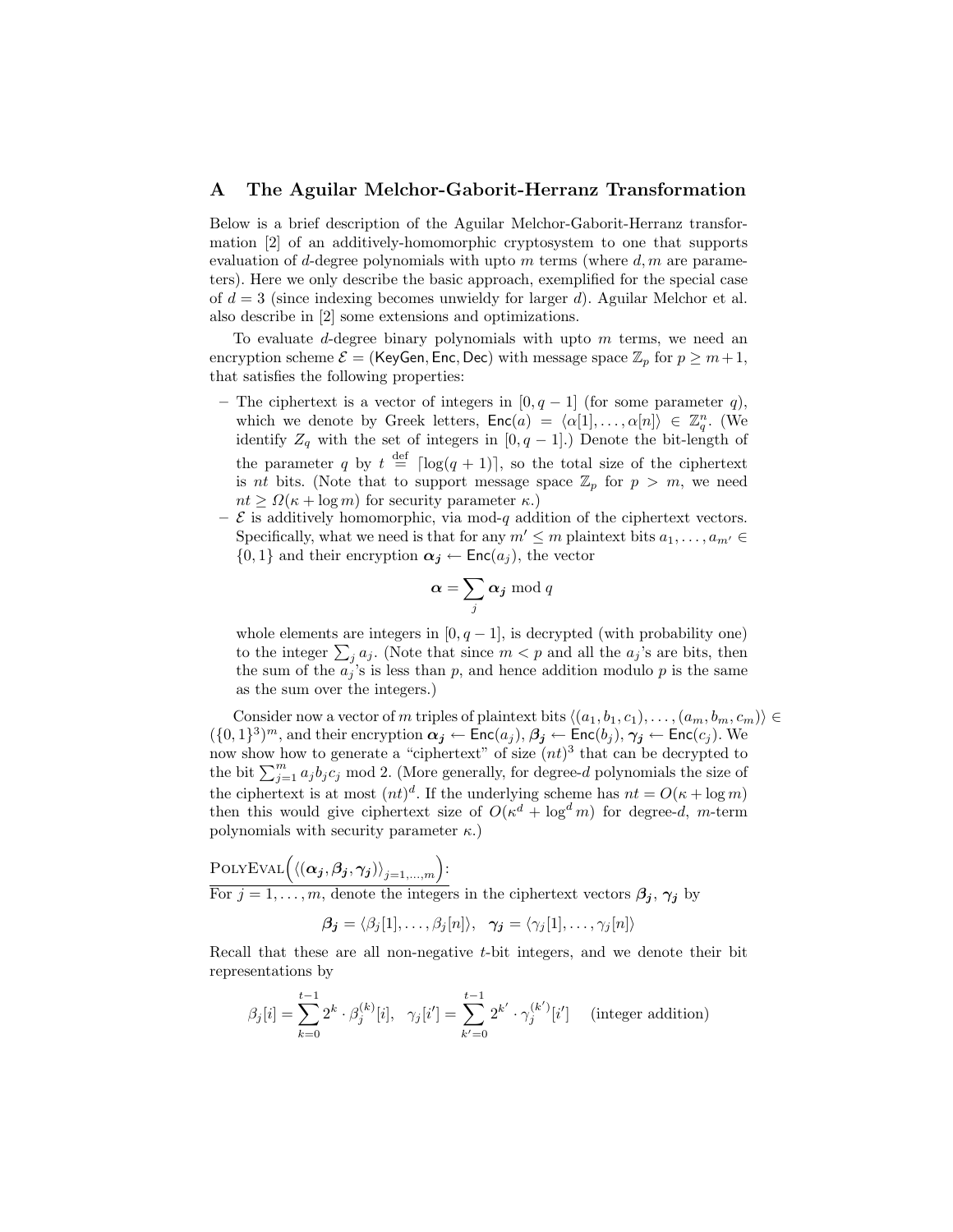where each  $\beta_j^{(k)}[i]$  and  $\gamma_j^{(k')}[i']$  is a bit. The "compound ciphertext" consists of the  $(nt)^2$  vectors

$$
\delta^{(i,k,i',k')} \stackrel{\text{def}}{=} \sum_{j=1}^{m} \underbrace{\alpha_j}_{\text{ctxt}} \cdot \underbrace{\beta_j^{(k)}[i]}_{\text{bit}} \cdot \underbrace{\gamma_j^{(k')}[i']}_{\text{bit}} \mod q \tag{1}
$$

In other words, each vector  $\delta^{(i,k,i',k')}$  is computed as a subset-sum (over  $Z_q$ ) of the m ciphertext vectors  $\alpha_j$ . Since we have  $(nt)^2$  such vectors, the total size of the compound ciphertext is  $(nt)^3$ , as claimed.

$$
\frac{\text{DecryPT}\Big(\Big\{\pmb\delta^{(i,k,i',k')}:\ k,k'\in[0,t-1], i,i'\in[1,n]\Big\}\Big)}{}
$$

1. For all  $k, k', i, i'$  decrypt  $\boldsymbol{\delta}^{(i,k,i',k')}$  to get an integer  $\lambda^{(i,k,i',k')} \leftarrow \text{Dec}\left(\boldsymbol{\delta}^{(i,k,i',k')}\right)$ . Due to the additive homomorphism of the underlying scheme, we have that

$$
\lambda^{(i,k,i',k')} \quad = \quad \sum_{j} \underbrace{a_j}_{\text{bit}} \cdot \underbrace{\beta_j^{(k)}[i]}_{\text{bit}} \cdot \underbrace{\gamma_j^{(k')}[i']}_{\text{bit}} \quad \text{(equality over the integers)}
$$

Note that this equality is over the integers since this is a sum of  $m$  bits, and hence must be less than p.

2. For all  $k', i, i'$  compute the integer  $\lambda^{(i',k')}[i] \leftarrow \sum_{k=0}^{t-1} 2^k \cdot \lambda^{(i,k,i',k')} \mod q$ . By construction we have  $\lambda^{(i',k')}[i] \in Z_q$ , and by changing the order of summation we see that

$$
\lambda^{(i',k')}[i] = \sum_{k=0}^{t-1} 2^k \cdot \sum_j a_j \cdot \beta_j^{(k)}[i] \cdot \gamma_j^{(k')}[i']
$$
\n
$$
= \sum_i a_j \cdot \gamma_j^{(k')}[i'] \cdot \sum_{j=0}^{t-1} 2^k \cdot \beta_j^{(k)}[i] = \sum_i a_j \cdot \gamma_j^{(k')}[i'] \cdot \beta_j[i] \pmod{q}
$$
\n(2)

$$
= \sum_{j} a_j \cdot \gamma_j^{(k)}[i'] \cdot \sum_{k=0} 2^k \cdot \beta_j^{(k)}[i] = \sum_{j} \underbrace{a_j}_{\text{bit}} \cdot \underbrace{\gamma_j^{(k)}[i']}_{\text{bit}} \cdot \underbrace{\beta_j[i]}_{\text{integer}}
$$

3. For all  $k', i'$  denote

$$
\boldsymbol{\lambda}^{(i',k')} \stackrel{\text{def}}{=} \left\langle \lambda^{(i',k')}[1], \ldots, \lambda^{(i',k')}[n] \right\rangle = \sum_j \underbrace{a_j}_{\text{bit}} \cdot \underbrace{\gamma_j^{(k')}[i']}_{\text{bit}} \cdot \underbrace{\beta_j}_{\text{ctxt}} \pmod{q}
$$

Again, each  $\lambda^{(i',k')}$  is equal to a subset-sum over  $Z_q$  of the  $\beta_j$  ciphertext vectors.

4. For all k', i' decrypt  $\boldsymbol{\lambda}^{(i',k')}$  to get an integer  $\mu^{(i',k')}$   $\leftarrow$  Dec  $(\boldsymbol{\lambda}^{(i',k')})$ . As before, due to the additive homomorphism of the underlying scheme we have that

$$
\mu^{(i',k')} = \sum_{j} a_j \cdot \underbrace{b_j}_{\text{bit}} \cdot \underbrace{\gamma_j^{(k')}[i']}_{\text{bit}} \quad \text{(equality over the integers)}
$$